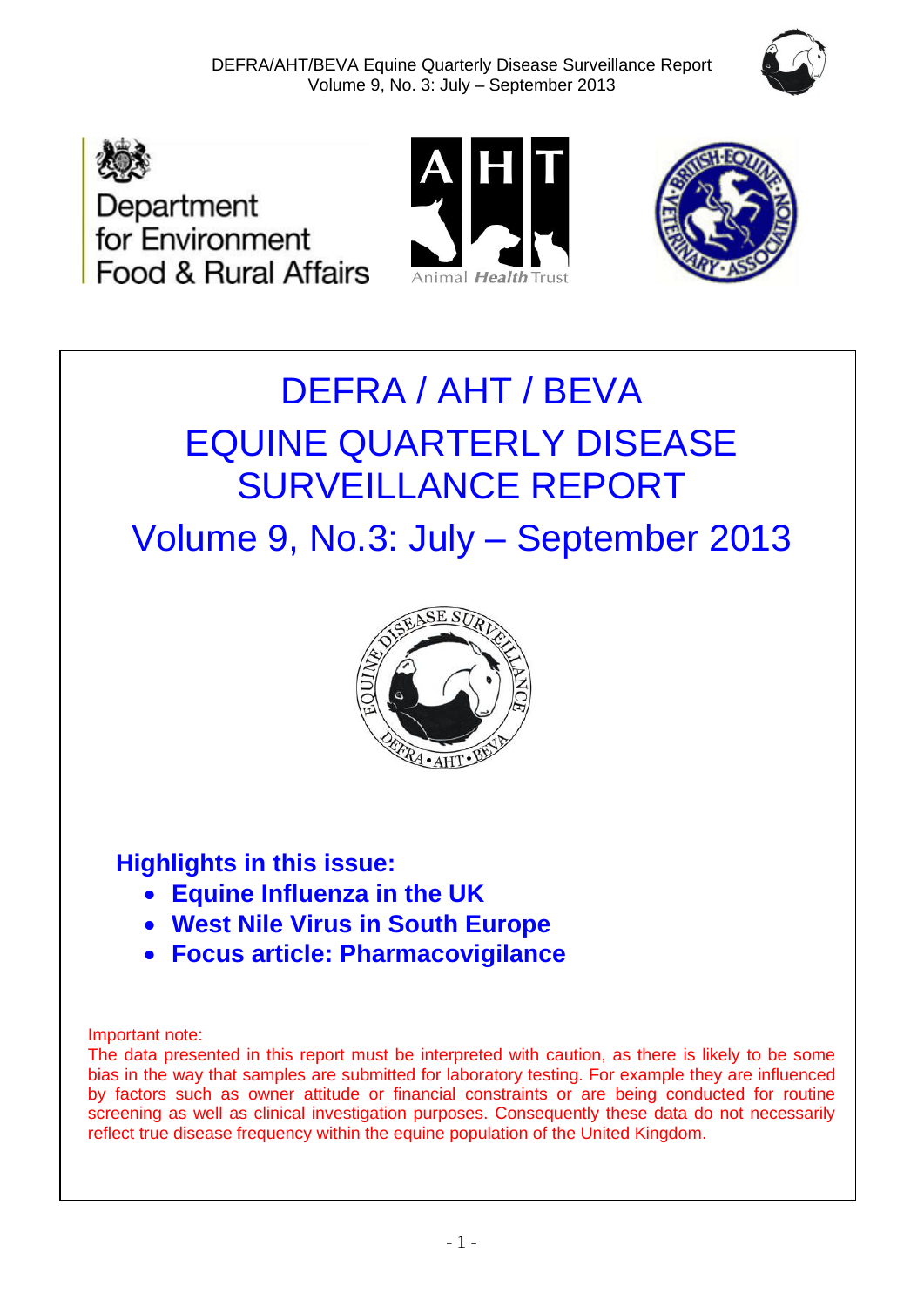

## **TABLE OF CONTENTS**

| <b>INTRODUCTION</b>                                                                                                                                              | 3                                      |
|------------------------------------------------------------------------------------------------------------------------------------------------------------------|----------------------------------------|
| <b>VIROLOGY DISEASE REPORT FOR THE THIRD QUARTER OF 2013</b>                                                                                                     | 7                                      |
| <b>VIROLOGY DIAGNOSIS FOR THE THIRD QUARTER OF 2013</b>                                                                                                          | $\overline{7}$                         |
| <b>BACTERIOLOGY DISEASE REPORT FOR THE THIRD QUARTER OF 2013</b>                                                                                                 | 9                                      |
| <b>TOXIC AND PARASITIC DISEASE REPORT FOR THE THIRD QUARTER OF 2013</b>                                                                                          | 130                                    |
| <b>FOCUS ARTICLE: PHARMACOVIGILANCE</b>                                                                                                                          | 11                                     |
| REPORT ON POST-MORTEM EXAMINATIONS FOR THE THIRD QUARTER OF 2013                                                                                                 | 15                                     |
| <b>EAST ANGLIA</b><br><b>HOME COUNTIES</b><br><b>SOUTH WEST</b><br><b>NORTHERN ENGLAND</b><br><b>WEST MIDLANDS</b><br><b>SCOTLAND</b><br><b>NORTHERN IRELAND</b> | 15<br>15<br>16<br>16<br>16<br>16<br>17 |
| <b>ACKNOWLEDGEMENTS</b>                                                                                                                                          | <u>1820</u>                            |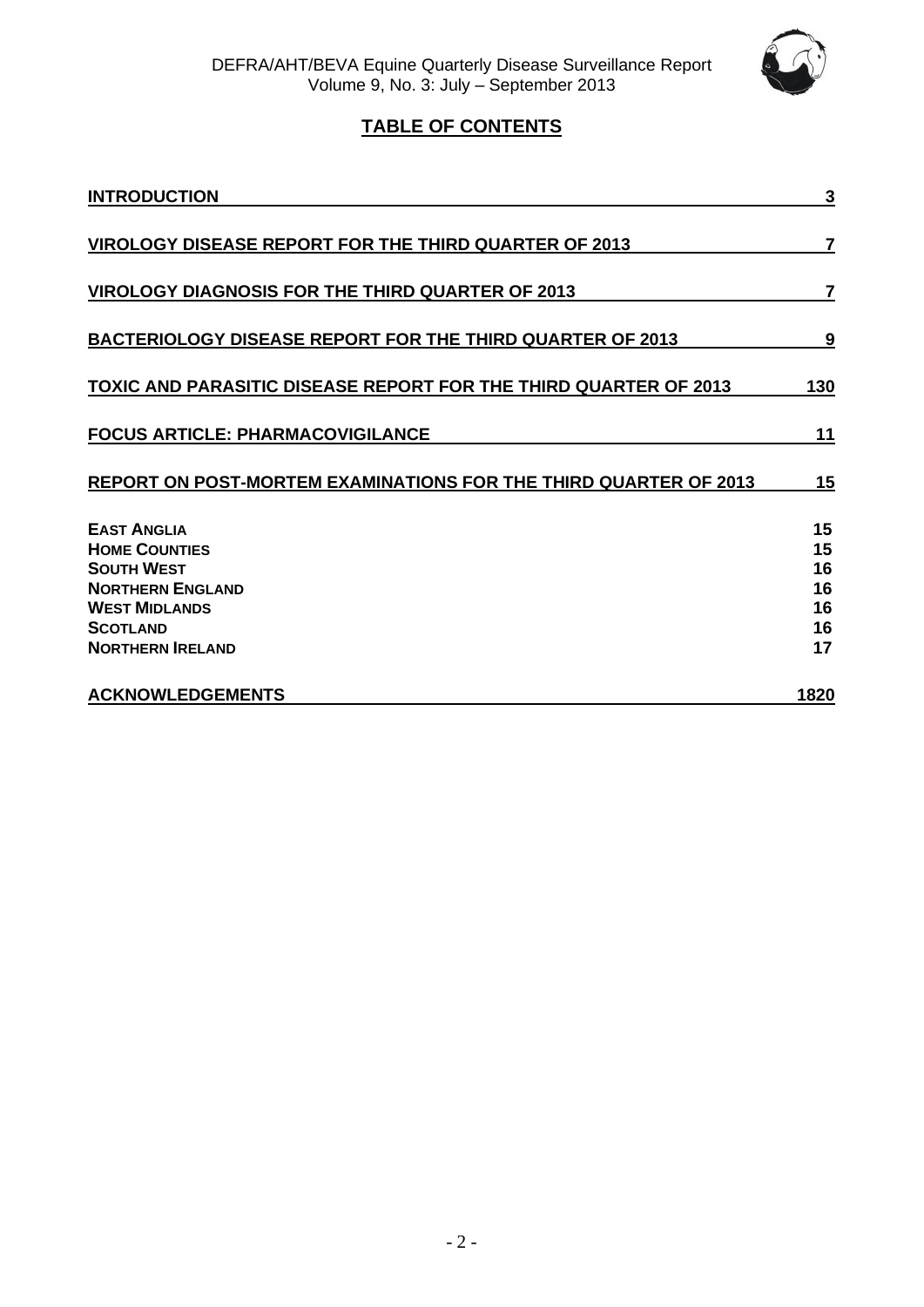

## **Introduction**

Welcome to the third quarterly equine disease surveillance report for 2013 produced by the Department for Environment, Food and Rural Affairs (Defra), British Equine Veterinary Association (BEVA) and the Animal Health Trust (AHT). Regular readers will be aware that this report collates equine disease data arising from multiple diagnostic laboratories and veterinary practices throughout the United Kingdom giving a unique insight into equine disease occurrence on a national scale.

#### **National disease occurrence**

#### **Equine Influenza (EI)**

Equine influenza continues to be of importance within the United Kingdom

Since October 2013, three outbreaks of EI have been diagnosed in the UK.

On the 15th October, the Animal Health Trust confirmed two separate outbreaks of equine influenza in the United Kingdom, one in Lanarkshire, Scotland and the other one in Northamptonshire, England. The affected horse in Lanarkshire was an unvaccinated Thoroughbred-cross mare with clinical signs of fever, mild cough and increased respiratory effort. There were six other non-vaccinated horses on the premises with one of them having arrived on the premises two weeks previously from a dealing yard with clinical signs of fever and nasal discharge, although the horse was not tested for influenza. There second outbreak was confirmed in Northamptonshire, with two affected horses. One was a vaccinated Irish draft mare with clinical signs of depression and mild cough that had arrived in England recently from Ireland. The other animal was an unvaccinated horse that did not showing clinical signs, but tested positive by qPCR on a nasopharyngeal swab. There were three other non-vaccinated horses on the same premises

The last outbreak of EI was confirmed on the 24<sup>th</sup> October in a Shire Horse stud in Shropshire, England. The eight horses in the stud were reported to show clinical signs of bilateral nasal discharge, mild cough and fever for 5 days

The outbreaks have been reported by the text alert service sponsored by Merial Animal Health, **Tell-Tail**. This free service alerts practitioners to outbreaks of equine influenza in the UK via text message. Equine veterinary practitioners can sign up for this scheme by registering at the following website [http://www.merial.co.uk.](http://www.merial.co.uk/) This service has also been offered to the members of the National Trainers Federation (NTF).

The Horserace Betting Levy Board (HBLB) supports equine influenza surveillance in the UK, including free diagnostic testing for practices that sign up for the AHT's sentinel practice scheme. To register for the scheme and for more information on equine influenza UK vets should visit [www.equiflunet.org.uk.](http://www.equiflunet.org.uk/)

#### **Equine Herpes Virus-1 (EHV-1)**

Since October 2014, two outbreaks of EHV-1 has been reported in the UK.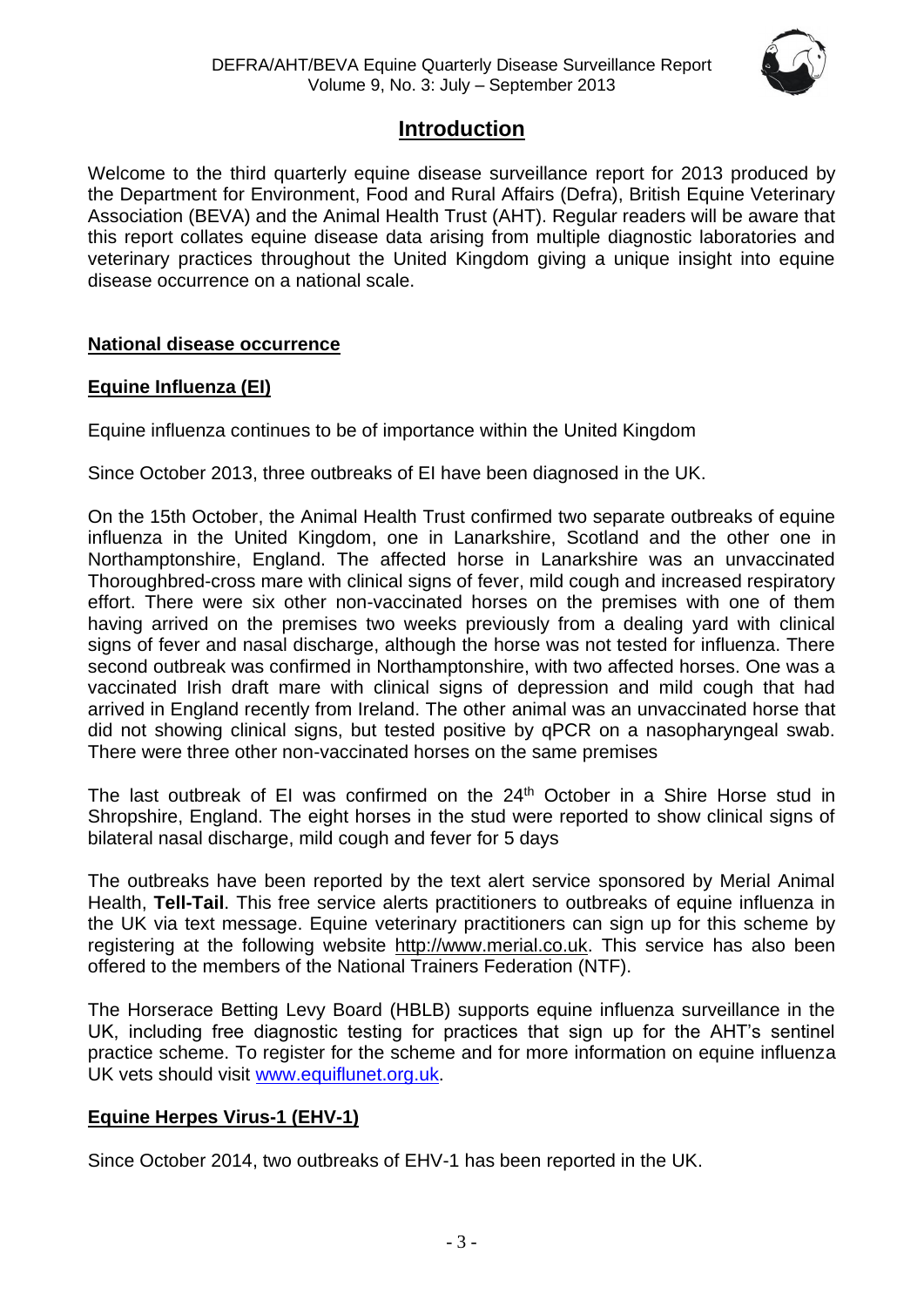

On 15th November 2013, the Animal Health Trust confirmed a presumed case of EHV-1 neurological disease on a private premises with approximately 15 horses in Renfrewshire, Scotland. A 14-year-old Warmblood gelding used for eventing had presented with clinical signs of inco-ordination. The diagnosis of EHV-1 infection was made on the basis of positive qPCR on a nasopharyngeal swab and moderate levels of antibody measured by complement fixation test. The affected horse had several weeks previously travelled to compete in France, sharing the horse box with another horse that had developed clinical signs of fever.

On 22nd November 2013 the Animal Health Trust confirmed a single case of EHV-1 abortion in a vaccinated 4-year-old Thoroughbred mare in East Suffolk, England. The positive diagnosis was made by PCR on fetal tissues. There were three other mares in contact with the aborting mare, all of them vaccinated. The affected mare was isolated and control measures were undertaken in accordance with the HBLB Codes of Practice.

## **Atypical Myopathy**

This condition was first noted in the UK in 1939 and first reported in 1942, although the pathological and epidemiological features of disease did not focus on the environmental toxin hypothesis until 2008. Currently, studies performed in the USA and Europe have pointed a toxic amino acid present in the leaves and seeds of several trees of the genus Acer as the cause of atypical myopathy (AM). This subject will be addressed in a Focus Article in the fourth quarter report that will be published at the end of February 2014.

Since 2004 the University of Liege has been collating data from cases through an epidemiosurveillance network for atypical myopathy that is called Atypical Myopathy Alert Group (AMAG). In2013 up to  $28<sup>th</sup>$  November, there have been 310 clinical cases that are compatible with diagnoses of atypical myopathy communicated to AMAG. These cases were recorded in Belgium (109 cases), Czech Republic (8 cases), France (81 cases), Germany (37 cases), **Great Britain (40 cases),** Ireland (2cases), Switzerland (11 cases) and The Netherlands (22 cases).

We do encourage veterinary practitioners and owners to collaborate with this network and report cases, either as an owner, via the link : <http://www.myopathieatypique.fr/en/declarer-un-cas/questionnaire-proprietaire/> or as a vet, via the link : [https://www.myopathieatypique.fr/espace](https://www.myopathieatypique.fr/espace-professionels/veterinary-form/)[professionels/veterinary-form/](https://www.myopathieatypique.fr/espace-professionels/veterinary-form/)

## **International disease occurrence**

## **Equine Influenza**

A number of cases of EI were reported throughout Europe and the USA in the third quarter.

On 9th July 2013 the Labor Dr. Böse GmbH confirmed a case of equine influenza in North Rhine-Westphalia. The affected horse was a one year old vaccinated Thoroughbred mare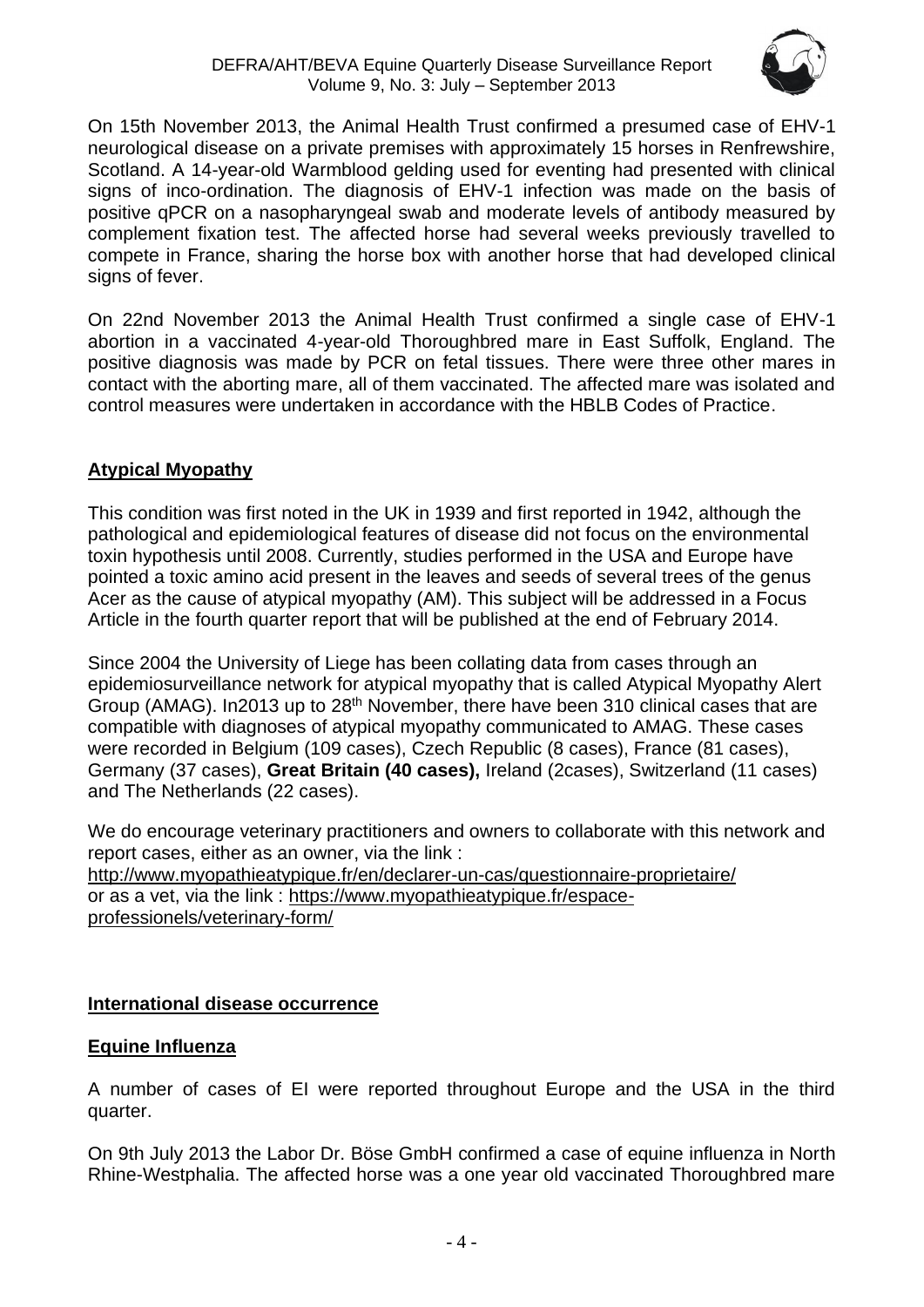

that showed clinical signs of harsh cough. A positive diagnosis was made by PCR of a nasal swab.

On 19th July 2013 the Swedish Trotting Association confirmed an outbreak of equine influenza in Flyinge, Skåne. The affected horses showed clinical signs of nasal discharge and harsh cough.

On 2nd August 2013 a limited outbreak of clinically mild equine influenza was reported in a Thoroughbred training yard in Turkey by the Turkish Ministry of Food, Agriculture and Livestock. Seven vaccinated horses presented with signs of pyrexia, mucoid nasal discharge and mild cough.

At the beginning of August, equine influenza was also confirmed in Oregon (USA), with 6 affected horses receiving treatment at the College of Veterinary Medicine, Oregon State University.

#### Equine Herpes Virus-1 (EHV-1)

A case of EHV-1 neurological disease has been reported in a 4-year-old Quarter Horse mare in Contra Costa County, California. The animal, which developed severe neurological signs, had to be euthanased. No other horses were affected at the premises.

Two additional cases were confirmed at a training centre in Landes, France by *Réseau d'Epidémio-Surveillance en Pathologie Equine* (RESPE) in July 2013. The first horse was a three year old vaccinated Thoroughbred that showed clinical signs of ataxia, recumbency, paresis and pyrexia. The positive diagnosis was made by PCR of cerebrospinal fluid. The second positive horse was detected during routine testing of incontact animals at the same premises, although the horse did not show any clinical signs. Both of the affected horses were imported from the United Kingdom.

#### West Nile Virus (WNV)

A number of cases of WNV were reported throughout Europe and the USA in the third quarter

Five cases were detected in Greece during this quarter. On 19th July a case of West Nile Virus was reported in Anatoliki, Greece by the OIE based on information from the Ministry Rural Development and Food in Athens. One horse has been subclinically infected and confirmed positive on 17th July 2013 by competitive ELISA. The horse was not treated and control measures were not used. The second case was reported by the OIE based on information from the Ministry Rural Development and Food in Athens, on 29th July in Attiki. One horse has been subclinically infected and confirmed positive on several days after by competitive ELISA. The other three cases were detected in in Dyitiki Ellada region.

In Spain, the Andalucian Ministry of Agriculture, Fisheries and Rural Development confirmed three positive horses during August in Sevilla. No further information was provided.

On 12th Sep 2013, the CESME (National Reference Centre for Exotic Diseases) confirmed three clinical cases in the regions of Emilia Romagna and Lombardy. Monitoring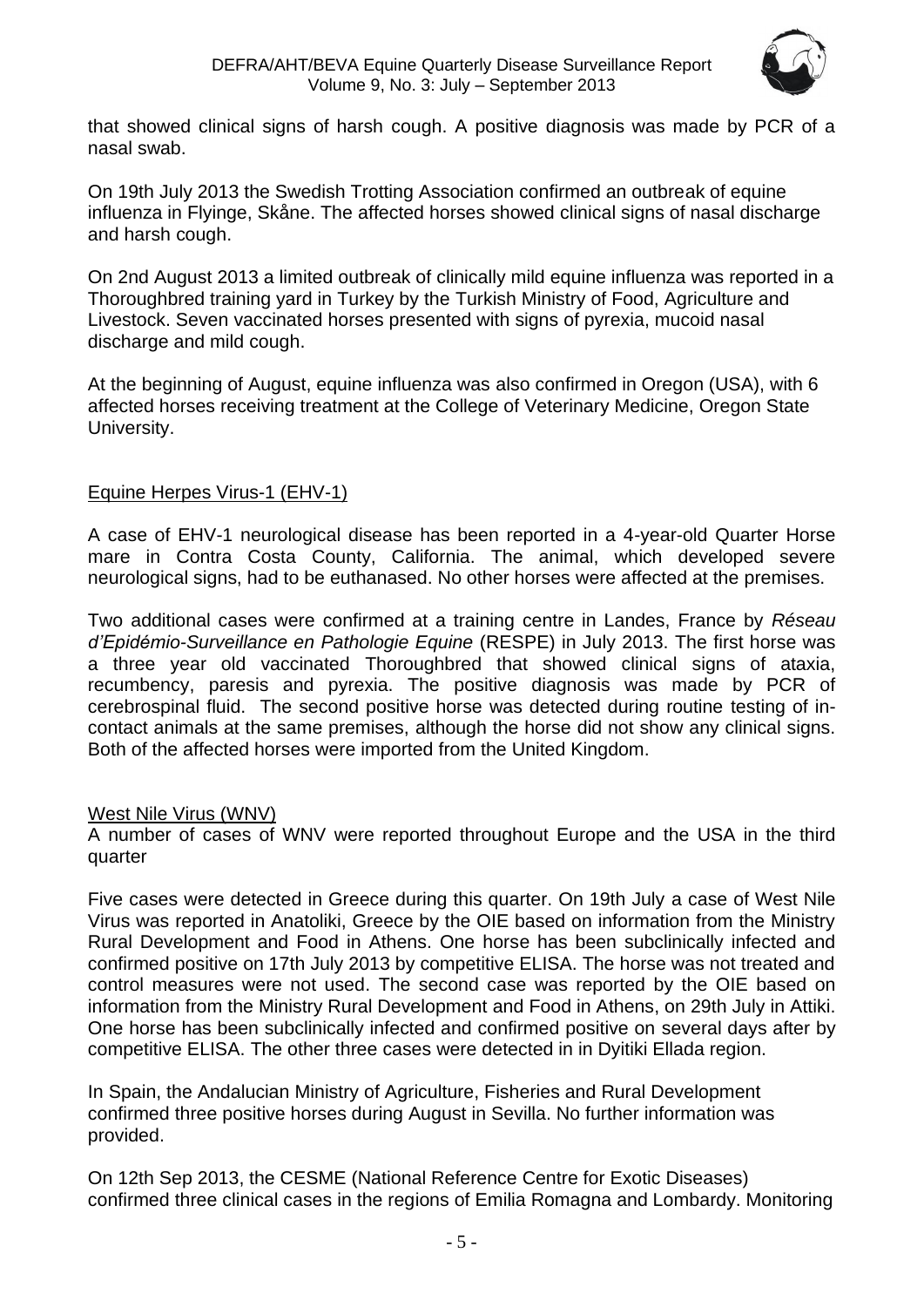

is carried out in equides by means of periodic examination of sentinel horses, spot checks of resident equides, and verification of suspected cases of WNV. Phylogenetic analyzes carried out on samples of the organs from one of the affected horses made it possible to define the strain as WNV-lineage II.

The number of equine cases of WNV diagnosed in the USA continues to increase significantly, with the national total currently standing at 173 by the end of September, affecting 36 states this year. Most cases have been reported in Montana (27) and Wyoming (18).

#### Eastern Equine Encephalomyelitis (EEE)

The number of confirmed equine cases of EEE in the USA currently stands at 142. The number of cases by state are as follows: S. Carolina (36), Florida (28), Georgia (20), N. Carolina (12), Mississippi (9), Louisiana (6), Alabama, Maine, Massachusetts (4 apiece), Arkansas, Delaware and New Jersey (3 each), Vermont (2), Connecticut, Kentucky, Maryland, Michigan, New Hampshire, New York, Texas and Virginia (1 each).

#### Equine ehrlichiosis

On the 12th August 2013 equine ehrlichiosis was reported in the Harelbeke region, Belgium, by the Réseau d'Epidémio-Surveillance en Pathologie Equine (RESPE), based on information obtained from Equi Focus Point Belgium. The 10 year-old mare had presented high fever, anaemia and limb oedema since for two weeks.

#### **Defra/ Animal Health and Veterinary Laboratories Agency (AHVLA) business**

#### **The "RED TAPE CHALLENGE"**

The Government's first priority is to secure economic recovery and build strong foundations for sustainable economic growth against the backdrop of a rapidly changing world economy.

A central part of the Government's plans in achieving the above goal is to ensure the regulatory environment in which businesses and individuals operate is fit for these challenges.

The Red Tape Challenge (RTC) is intended to tackle the c.21,000 strong stock of existing regulations to help free-up businesses, encourage greater personal responsibility, and create jobs.

The agriculture theme of the RTC opened this summer seeking views on how legislation could be improved.

In reviewing all equine disease regulations, Defra has to challenge the various existing policy areas by assessing them against the following questions

- Could our aims be achieved in a non-regulatory way (e.g. through a voluntary code)?
- Could regulations be reformed, simplified or merged?
- Can we reduce bureaucracy through better implementation?
- Can we make their enforcement less burdensome?
- Should we remove regulations or leave them as they are?

Clearly, some of our Regulations, such as the Infectious Diseases of Horses Order 1987 could be improved to include wider control options for glanders and dourine.

Arguably, some powers / Regulations could be better delivered in a non-regulatory way, for example delisting CEM and EVA as notifiable diseases. **These diseases are not**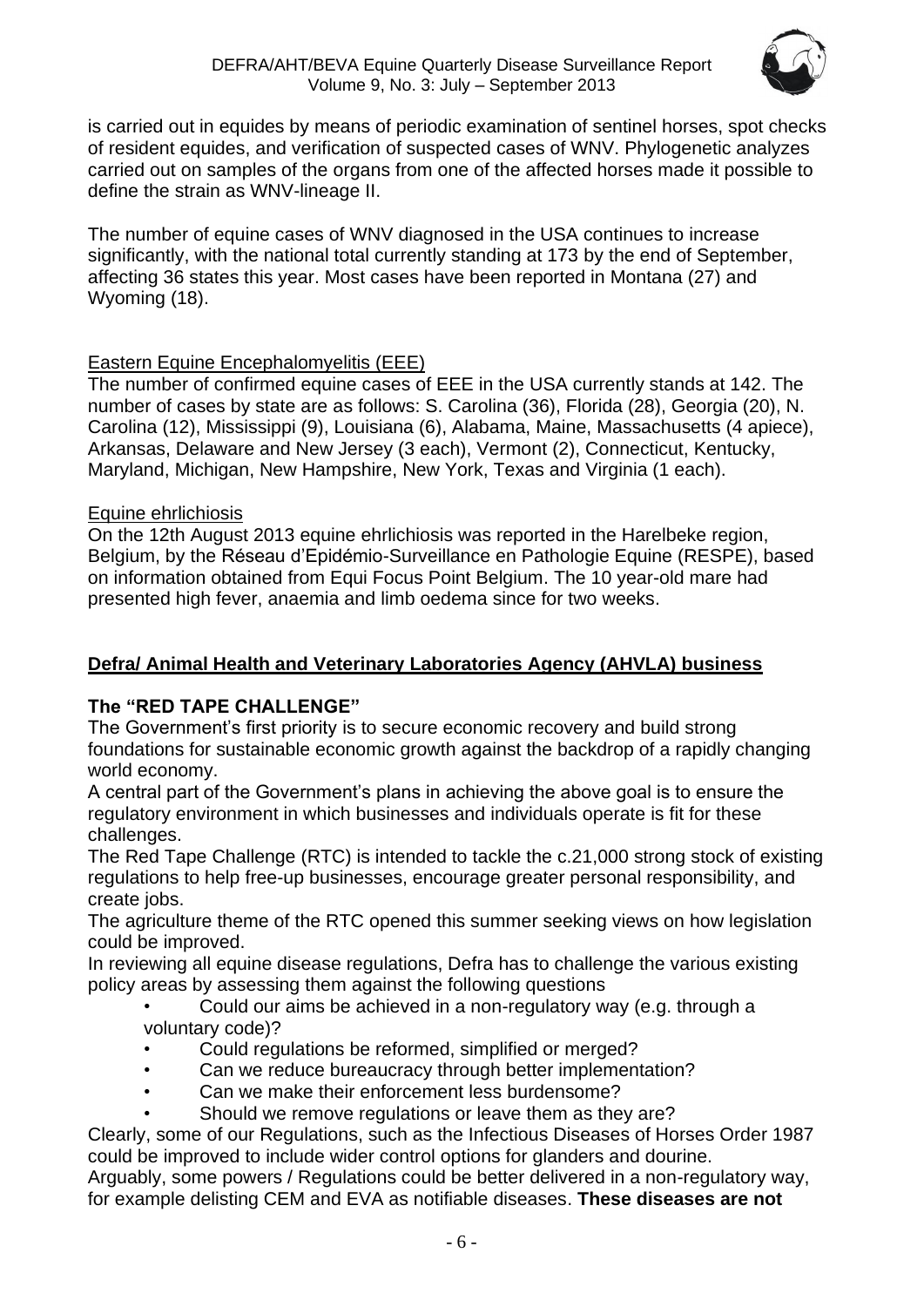

#### **notifiable to the EU so we have to ask why we should continue to treat them differently to other Member States**. This is also known as *Gold plating* - when domestic laws go beyond EU requirements.

This review is at an early stage, and Defra is keen to work with stakeholders in a collaborative and open way. The Department will make a formal announcement early in the new year about next steps, but likely to start as an informal consultation with industry and other interested parties.

### **Focus article**

In this report we are pleased to include a focus article written by Ed Whittle from Elanco Animal Health in pharmacovigilance. The article provides an overview of the importance of pharmacovigilance in ensuring the safety and efficacy of medicinal products.

In addition, it highlights the importance of veterinary practitioners reporting adverse events and lack of efficacy of medicinal drugs. Identification of ineffective vaccines is vital, especially when referred to equine influenza. Reports of vaccine break down are essential to ensure utilization of reference reagents in the selection of viruses for inclusion in vaccines by manufactures.

We reiterate that the views expressed in this focus article are the authors' own and should not be interpreted as official statements of Defra, BEVA or the AHT.

Access to all of the equine disease surveillance reports can be made on a dedicated page on the recently updated Animal Health Trust website at [http://www.aht.org.uk/cms](http://www.aht.org.uk/cms-display/DEFRA_AHT_BEVA_equine_reports.html)[display/DEFRA\\_AHT\\_BEVA\\_equine\\_reports.html](http://www.aht.org.uk/cms-display/DEFRA_AHT_BEVA_equine_reports.html) or via the BEVA and Defra websites at <http://www.beva.org.uk/news-and-events/news> and [http://archive.defra.gov.uk/foodfarm/farmanimal/diseases/vetsurveillance/reports/listing.ht](http://archive.defra.gov.uk/foodfarm/farmanimal/diseases/vetsurveillance/reports/listing.htm) [m,](http://archive.defra.gov.uk/foodfarm/farmanimal/diseases/vetsurveillance/reports/listing.htm) respectively.

We would remind readers and their colleagues that a form is available on the AHT website for registration to receive reports free of charge, via e-mail, on a quarterly basis. The link for this registration form is available via [http://www.aht.org.uk/cms](http://www.aht.org.uk/cms-display/equine_disease_registration.html)[display/equine\\_disease\\_registration.html](http://www.aht.org.uk/cms-display/equine_disease_registration.html) .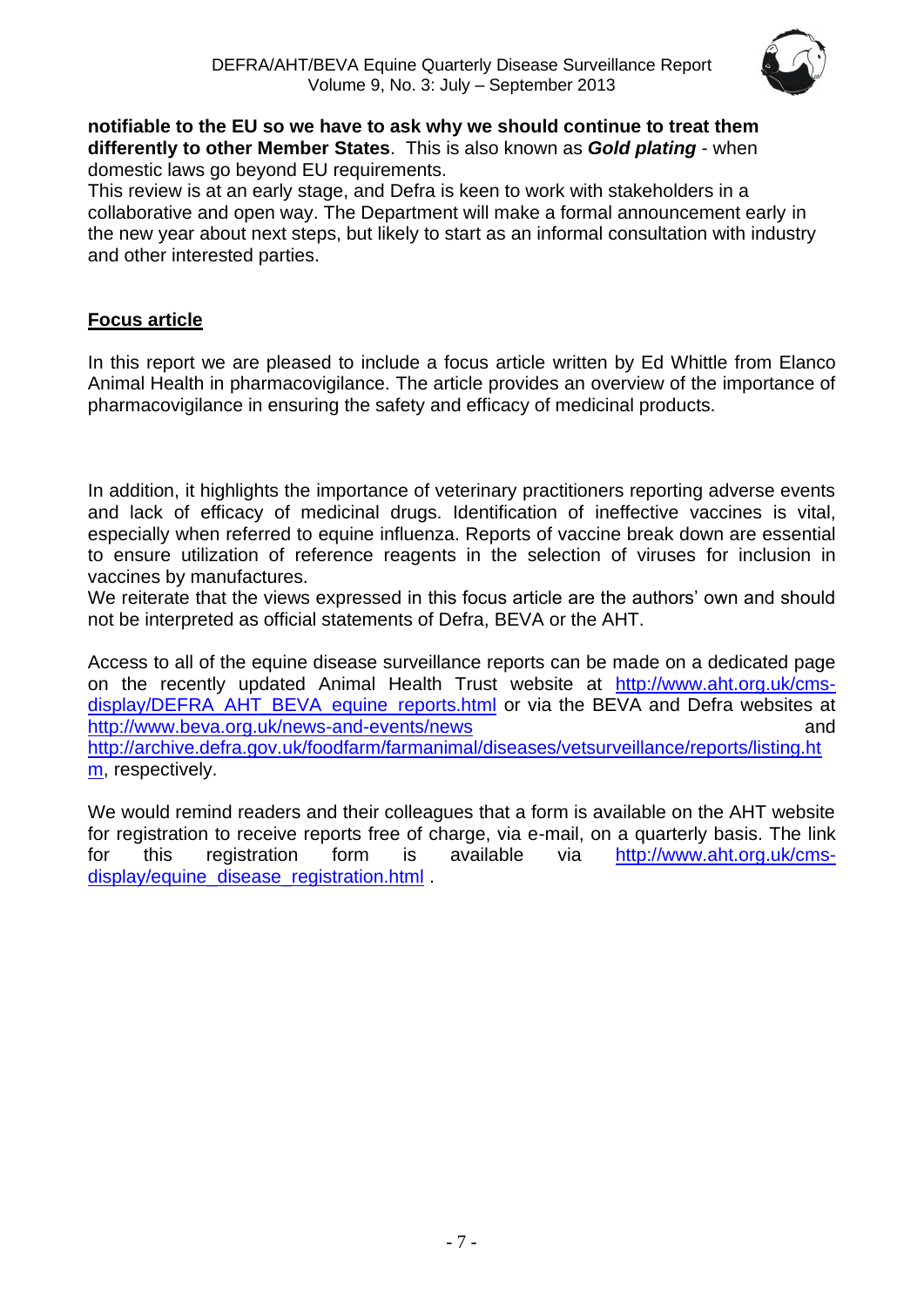

## **Virology Disease Report for the third Quarter of 2013**

The results of virological testing for July to September 2013 are summarised in Table 1 and include data relating to Equine Viral Arteritis (EVA), Equine Infectious Anaemia (EIA) and West Nile Virus (WNV) from the Animal Health Veterinary Laboratories Agency (AHVLA), Weybridge. The sample population for the AHVLA is different from that for the other contributing laboratories, as the AHVLA's tests are principally in relation to international trade (EVA and EIA). AHVLA now provides testing for WNV as part of clinical work up of neurological cases on specific request and provided the local regional AHVLA office has been informed.

#### **Table 1: Diagnostic virology sample throughput and positive results for the second quarter of 2013**

|                            | <b>Number of</b><br><b>Samples Tested</b> | <b>Number Positive</b> | Number of<br><b>Contributing</b><br><b>Laboratories</b> |
|----------------------------|-------------------------------------------|------------------------|---------------------------------------------------------|
| <b>Serological Tests</b>   |                                           |                        |                                                         |
| <b>EVA ELISA</b>           | 628                                       | 28                     | 5                                                       |
| <b>EVA VN</b>              | 96                                        | 23                     | 3                                                       |
| <b>AHVLA EVA VN</b>        | 815                                       | 20                     | 1                                                       |
| EHV-1/-4 CF test           | 875                                       | 36                     | $\overline{c}$                                          |
| EHV-3 VN test              | $\overline{0}$                            | $\mathbf 0$            | 1                                                       |
| ERV-A/-B CF test           | 236                                       | $\overline{7}$         | 1                                                       |
| Influenza HI test          | 296                                       | $\mathbf 0$            | 1                                                       |
| EIA (Coggins)              | 68                                        | 0                      | 3                                                       |
| <b>EIA ELISA</b>           | 247                                       | 15                     | 5                                                       |
| AHVLA EIA (Coggins)        | 1516                                      | $\mathsf 0$            | 1                                                       |
| AHVLA WNV (PRNT)           | $\overline{2}$                            | $\mathbf 0$            | 1                                                       |
| <b>Virus Detection</b>     |                                           |                        |                                                         |
| EHV-1/-4 PCR               | 359                                       | 18                     | $\overline{2}$                                          |
| EHV-2/-5 PCR               | 26                                        | 24                     | 1                                                       |
| Influenza NP ELISA         | 44                                        | 0                      | $\overline{c}$                                          |
| Influenza Directigen       | 95                                        | $\mathbf 0$            | $\overline{c}$                                          |
| Influenza PCR              | 129                                       | 12                     | 1                                                       |
| <b>AHVLA Influenza PCR</b> | 59                                        | $\boldsymbol{0}$       | 1                                                       |
| Influenza VI in eggs       | 16                                        | 3                      | 1                                                       |
| <b>EHV VI</b>              | 109                                       | 14                     | 1                                                       |
| <b>EVA VI/PCR</b>          | 1                                         | 0                      | 1                                                       |
| <b>AHVLA EVA VI/PCR</b>    | 5                                         | $\mathbf 0$            | 1                                                       |
| Rotavirus                  | 49                                        | 9                      | 9                                                       |

ELISA = enzyme-linked immunosorbent assay, VN = virus neutralisation, VLA = Animal Health Veterinary Laboratories Agency, CF = complement fixation,

HI = haemagglutination inhibition, Coggins = agar gel immuno diffusion test, PCR = polymerase chain reaction, NP = nucleoprotein,

VI = virus isolation, EVA = equine viral arteritis, EHV = equine herpes virus, ERV = equine rhinitis virus, EIA = equine infectious anaemia # = Seropositives include vaccinated stallions, \* = Diagnosed positive on basis of seroconversion between paired sera \*\* = Seropositve due to vaccination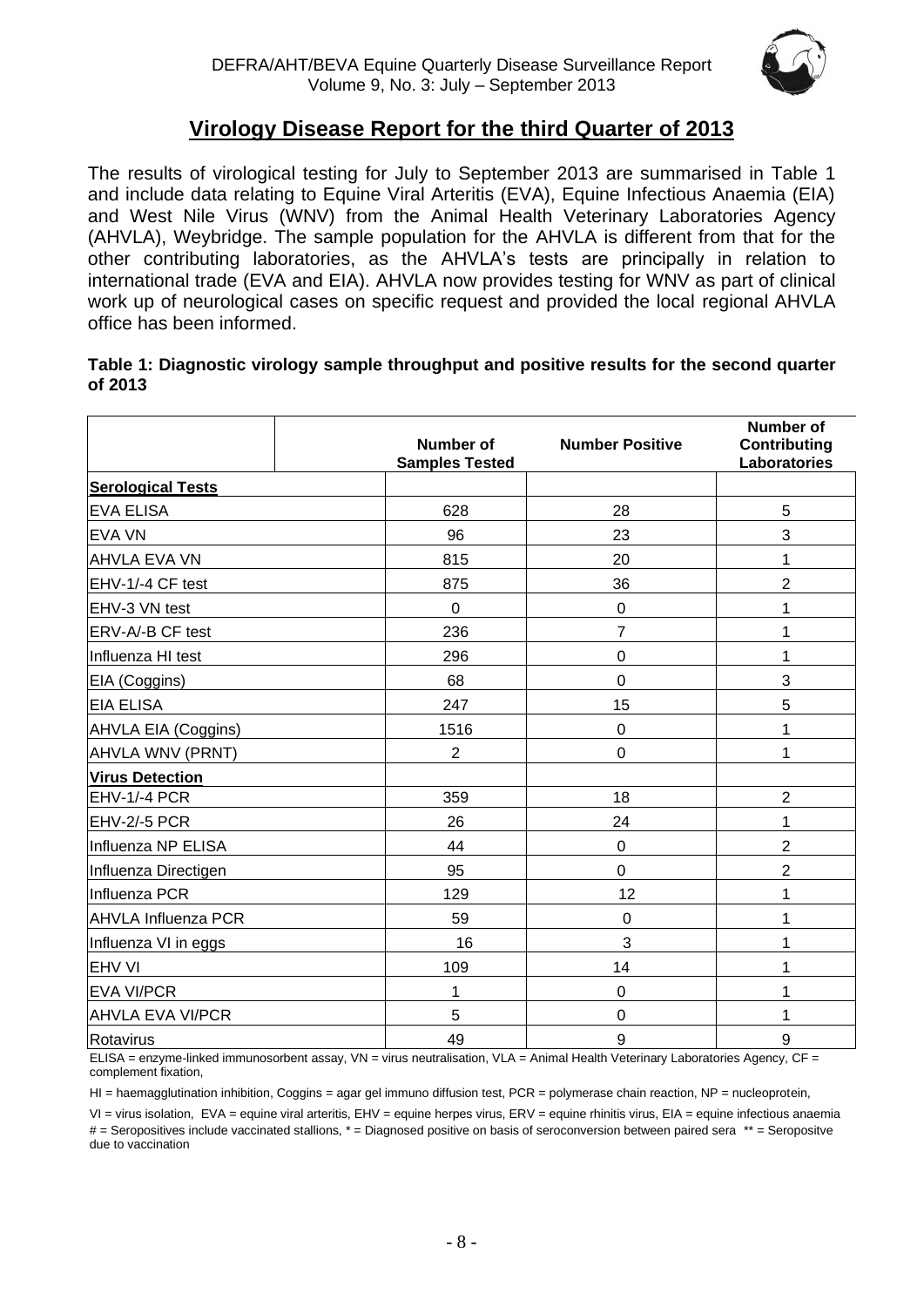

#### **Virological Diagnoses for the Second Quarter of 2013**

#### **Equine Influenza**

The first outbreak was confirmed on  $16<sup>th</sup>$  July 2013 at a premises consisting of approximately 40 non-vaccinated, non-Thoroughbred horses in Northamptonshire. Twelve animals were reported to have developed typical clinical signs of fever, nasal discharge and coughing within a period of approximately 48 hours.

The second outbreak of EI was confirmed on  $24<sup>th</sup>$  July 2013 on a private premises in Shropshire with six non-vaccinated, non-Thoroughbred horses and ponies, all of them developed typical clinical signs of mucoid nasal discharge and mild to severe productive coughing.

The first outbreak in September was confirmed on the 2<sup>nd</sup> September on a premises in Worcestershire with 4 Cob horses affected, showing typical clinical signs of pyrexia, harsh cough and nasal discharge. On the  $5<sup>th</sup>$  September, a new case in a non-Thoroughbred horse in Warwickshire was detected. This case was linked to the previously reported outbreak in Worcestershire, as horses from both premises had attended the same traveller fair near Redditch.

On the 10<sup>th</sup> September another outbreak of equine influenza virus infection was confirmed in non-vaccinated, non-Thoroughbred horses in Northamptonshire. Seven of 18 horses on a riding school premises were reported as being affected since 4<sup>th</sup> September 2013 with signs of fever, inappetance and depression, mucopurulent nasal discharge and severe productive cough being observed. The cases had followed the arrival, several days before the first cases showed signs, of a new horse with mild respiratory signs, which had originated from a market in Warwickshire.

The sixth case was reported on the 13th September in East Yorkshire. The affected pony was reported to have fever, bilateral mucopurulent discharge and severe productive cough. The pony was bought at the York Sales on the  $6<sup>th</sup>$  September and it was known to have originally travelled from Morpeth, Northumberland.

On the 18th September 2013 a new case was detected in a four-year-old Irish Sports horse in Lincolnshire. The horse had received a first dose of equine influenza vaccine on 5<sup>th</sup> September 2013, several days prior to being shipped from Ireland with other 20 horses.

The last equine influenza case of this quarter was detected in Lanarkshire, Scotland. The affected non-Thoroughbred horse came from a dealer's yard in West Scotland and presented mild clinical signs of cough, serous nasal discharge and depression.

#### **Equine Herpes Virus-1 respiratory and neurological disease**

On 14th August 2013 a case of EHV-1 neurological disease was confirmed on a premises in Oxfordshire. The affected mare presented signs of fever and ataxia. Positive diagnosis was made by post mortem examination and qPCR on several tissues.

On 5<sup>th</sup> September 2013, a case of concurrent EHV-1 respiratory infection and strangles in a 12-year-old Thoroughbred gelding on a premises in Oxfordshire, England was confirmed. The affected horse, which had been involved in an outbreak of neurological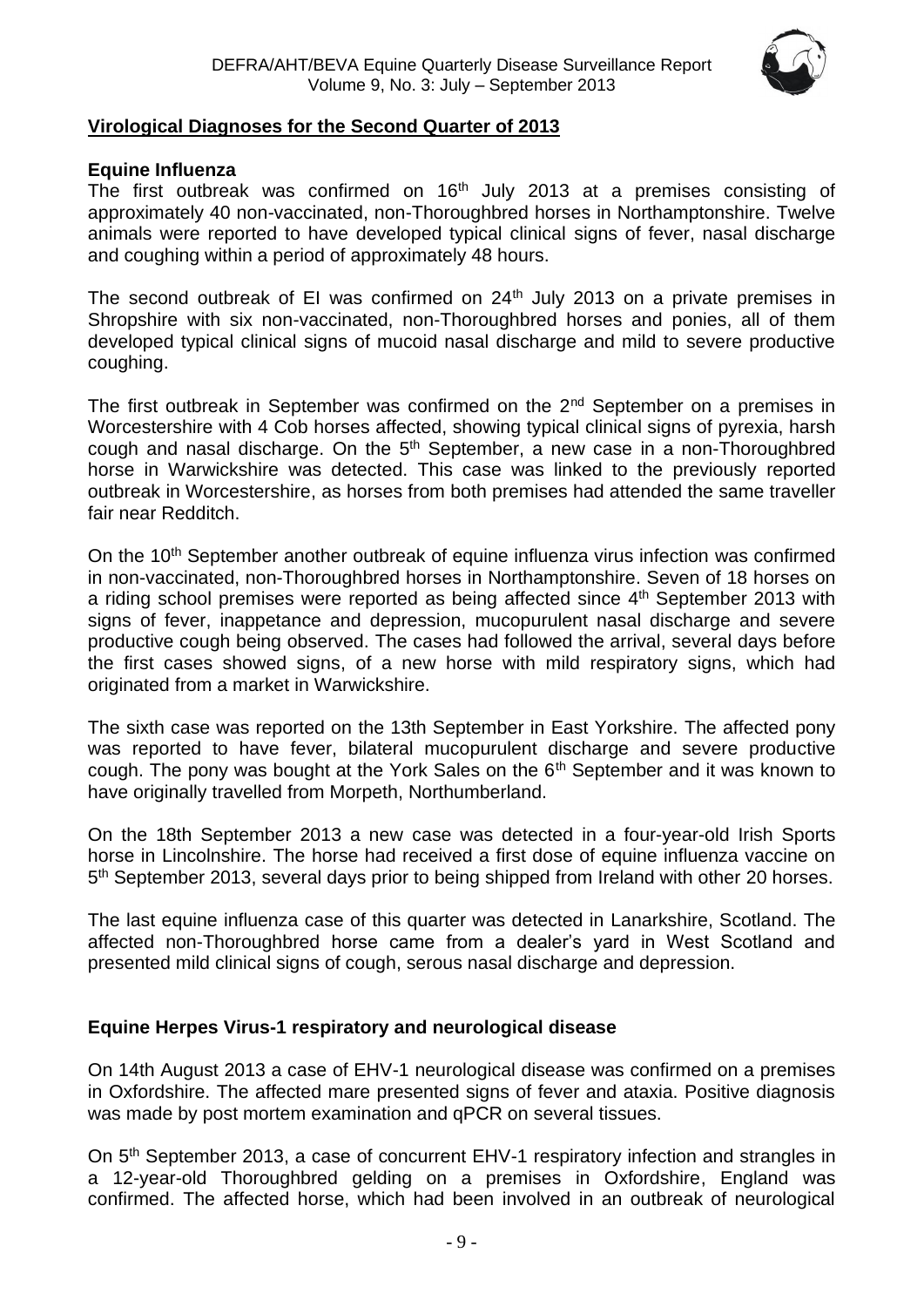

EHV-1 infection earlier in the year, had recently been moved to other premises in Oxfordshire. The horse was electively euthanased.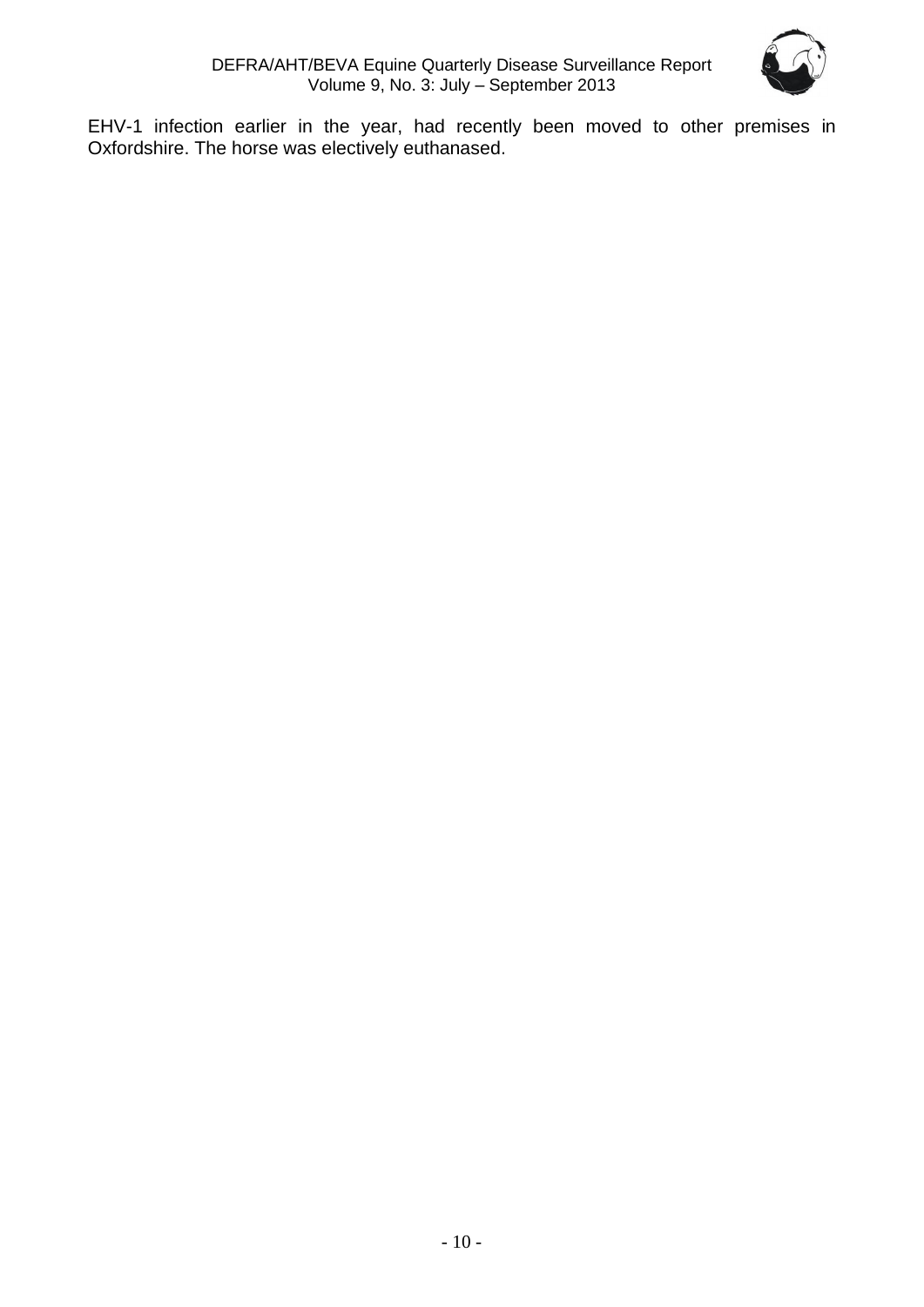

## **Bacteriology Disease Report for the Second Quarter of 2013**

A summary of the diagnostic bacteriology testing undertaken by different contributing laboratories is presented in Table 2. For contagious equine metritis (CEM) all 29 HBLB approved laboratories in the UK contributed data.

#### AHVLA CEMO Data for the period July to September 2013

We are again pleased to include data relating to CEM testing from the Animal Health Veterinary Laboratories Agency (AHVLA), in this quarterly report. The sample population for the AHVLA is different from that for the other contributing laboratories as the AHVLA tests are principally in relation to international trade and/or outbreak investigations.

#### **Strangles**

Strangles remains endemic in the UK, especially among parts of the non-Thoroughbred horse population. Diagnoses are confirmed in the UK based on traditional culture of *S. equi* and qPCR on respiratory samples and/or seroconversion using a serological ELISA.

|                                              | <b>Number of</b><br><b>Samples</b><br><b>Tested</b> | <b>Number</b><br><b>Positive</b> | <b>Number of</b><br><b>Contributing</b><br>Laboratories |
|----------------------------------------------|-----------------------------------------------------|----------------------------------|---------------------------------------------------------|
| <b>CEMO (HBLB)</b>                           | 938                                                 | ŋ                                | 29                                                      |
| <b>CEMO (AHVLA)</b>                          | 682                                                 | 0                                |                                                         |
| Klebsiella pneumoniae#                       | 9411                                                |                                  | 29                                                      |
| Pseudomonas aeruginosa                       | 9451                                                | 9                                | 29                                                      |
| Strangles*culture                            | 1540                                                | 61                               | 20                                                      |
| <b>Strangles PCR</b>                         | 1065                                                | 156                              | 4                                                       |
| <b>Strangles ELISA</b>                       | 2587                                                | 580 <sup>2</sup>                 | 4                                                       |
| <b>Salmonellosis</b>                         | 278                                                 | 19                               | 17                                                      |
| <b>MRSA</b>                                  | 646                                                 | 8                                | 12                                                      |
| <b>Clostridium perfringens</b>               | 175                                                 | 9                                | 8                                                       |
| <b>Clostridium difficile (toxin by ELISA</b> |                                                     |                                  |                                                         |
| or immunochromatography)                     | 152                                                 | 11                               | 10                                                      |
| <b>Borrelia (by ELISA)</b>                   | 34                                                  | 5                                |                                                         |
| <b>Rhodococcus equi culture/PCR</b>          | 542                                                 | 4                                |                                                         |
| Lawsonia intracellularis**culture/PCR        | 29                                                  | 2                                | 5                                                       |

#### **Table 2: Diagnostic bacteriology sample throughput and positive results for the second quarter 2013**

CEMO = contagious equine metritis organism (Taylorella equigenitalis); HBLB = HBLB accredited laboratories; #=capsule type 1,2,5; AHVLA = AHVLA reference laboratory**; \****Streptococcus equi* subsp*. equi*; MRSA = methicillin resistant *Staphylococcus aureus.* \*\* Lawsonia intracellularis identified using PCR applied to faeces; <sup>1</sup> reproductive tract samples only; <sup>2</sup> seropositivity may be attributed to disease exposure, vaccination, infection and carrier states.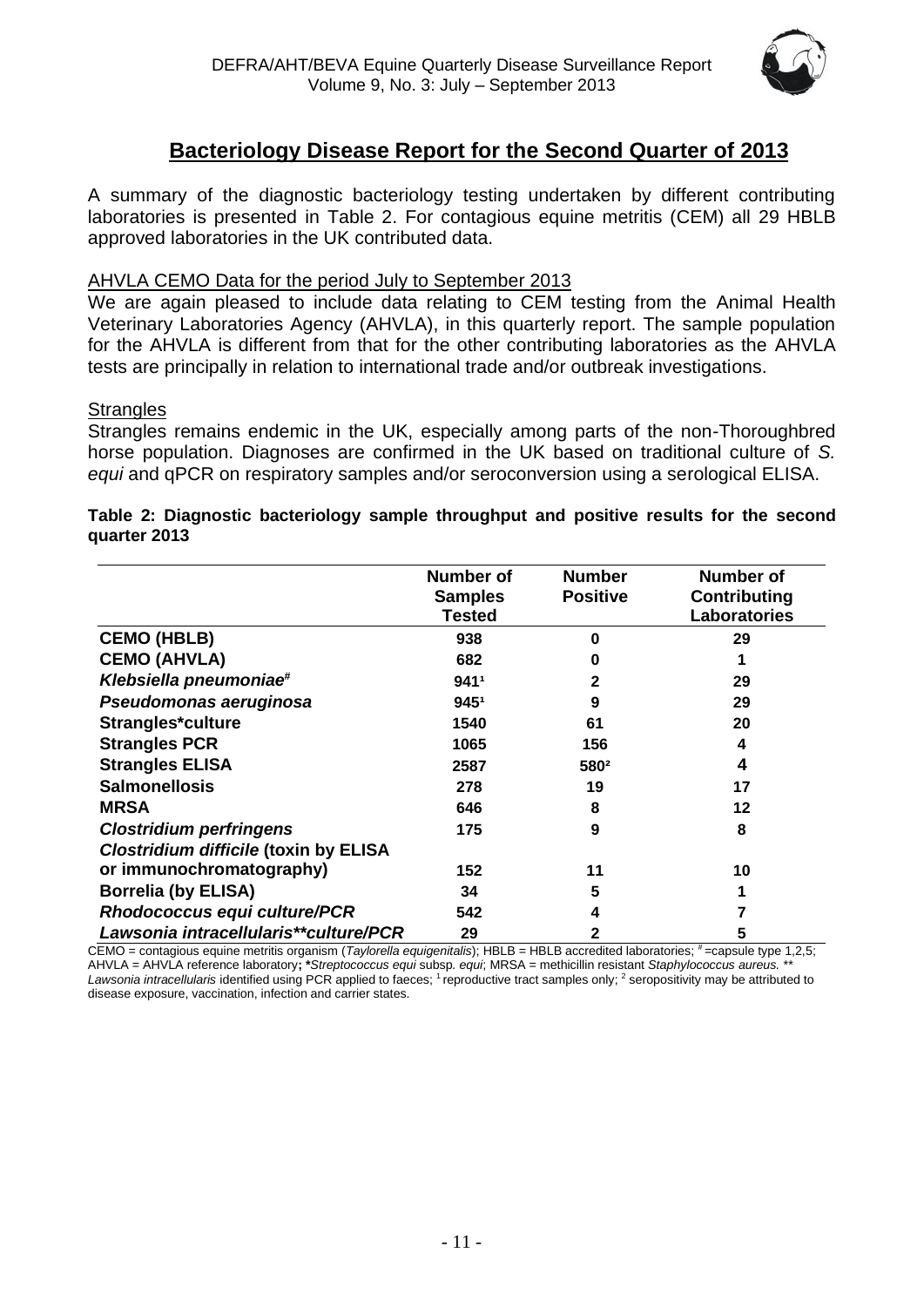

#### AHVLA *Salmonella* results

*Seven samples were submitted this quarter to the AHVLA and six of them were positive. From the incidents involving strains typed by the AHVLA, the serovars/phagetypes reported were monophasic* Typhimurium *variants S.* 4,12:i:- DT193 *(2 samples), S.*  4,5,12:i:- U311 *(1), S.* Anatum *(1) and S.* Enteritidis PT11 *(1) and Typhimurium-DT104b (1). Monophasic Typhimurium DT193 is primarily associated with pigs and U311 with cattle. Salmonella* Enteritidis PT 11 is a hedgehog type and *and S.*Typhimurium *DT104 is likely to be of human origin. S.* Anatum *is often associated with wild birds. For more information from AHVLA about Salmonella in the UK, please visit [http://vla.defra.gov.uk/reports/rep\\_salm\\_rep11.htm.](http://vla.defra.gov.uk/reports/rep_salm_rep11.htm)*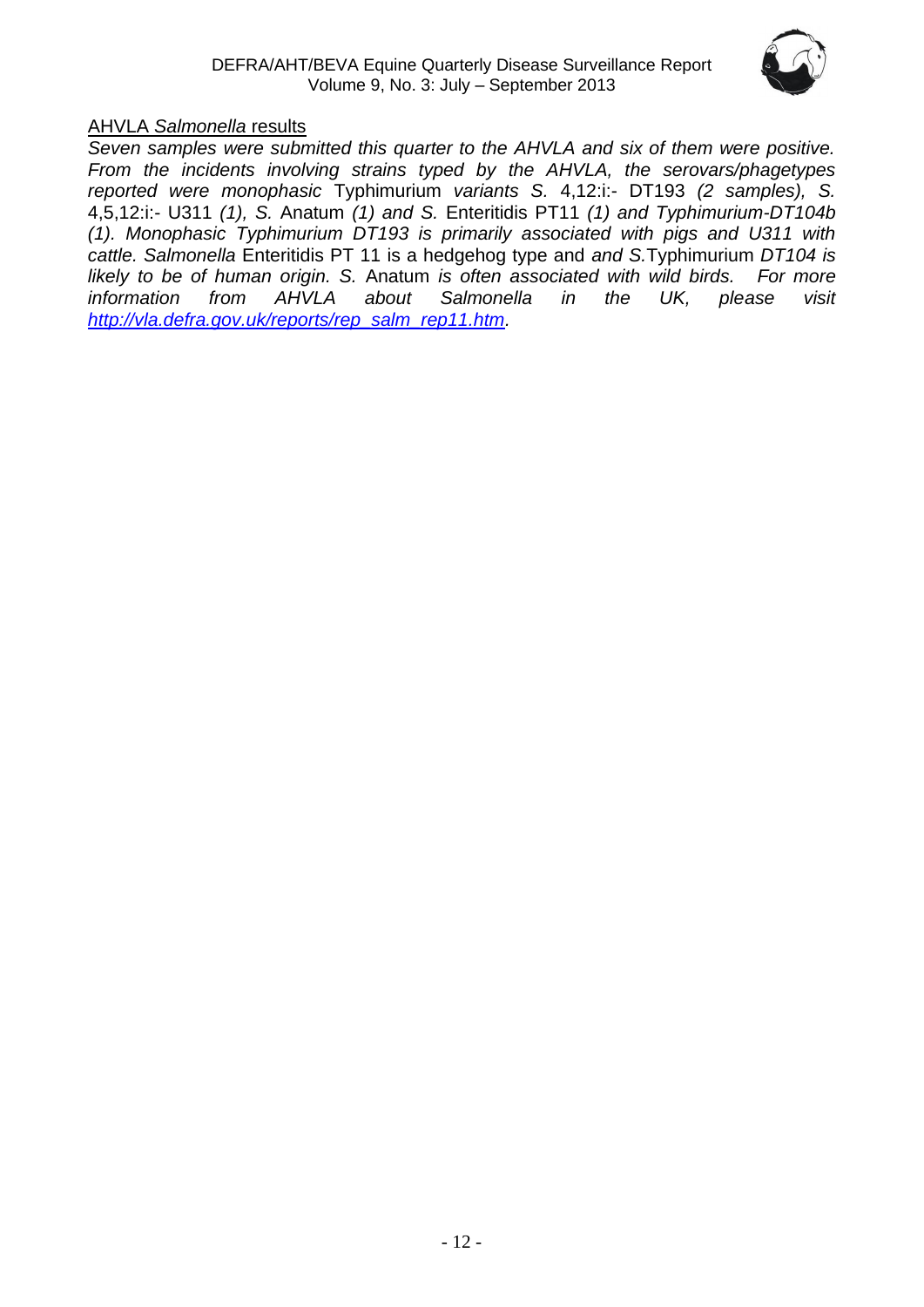

## **Toxic and Parasitic Disease Report for the Second Quarter of 2013**

A summary of diagnostic toxicosis and parasitology testing undertaken by contributing laboratories is presented in Tables 3 and 4, respectively. Results for toxicosis are based on histopathologically confirmed evidence of disease only (where applicable).

#### **Table 3: Diagnostic toxicosis sample throughput and positive results for the second quarter of 2013**

|                       | <b>Number of</b><br><b>Samples</b><br><b>Tested</b> | <b>Number</b><br><b>Positive</b> | <b>Number of</b><br><b>Contributing</b><br>Laboratories |
|-----------------------|-----------------------------------------------------|----------------------------------|---------------------------------------------------------|
| <b>Grass Sickness</b> | 12                                                  |                                  |                                                         |
| Hepatic toxicoses     | 22                                                  |                                  |                                                         |
| Atypical myopathy     |                                                     |                                  | ク*                                                      |

\*Includes contributing laboratories with no cases submitted

#### **Table 4: Diagnostic parasitology sample throughput and positive results for the second quarter of 2013**

|                                  | <b>Number of</b><br><b>Samples</b><br><b>Tested</b> | <b>Number</b><br><b>Positive</b> | <b>Number of</b><br><b>Contributing</b><br><b>Laboratories</b> |
|----------------------------------|-----------------------------------------------------|----------------------------------|----------------------------------------------------------------|
| <b>Endoparasites</b>             |                                                     |                                  |                                                                |
| Ascarids                         | 5096                                                | 21                               | 19                                                             |
| Cyathostomes                     | 3190                                                | 485                              | 13                                                             |
| Dictyocaulus                     | 1147                                                | 33                               | 11                                                             |
| Strongyles                       | 5263                                                | 1713                             | 21                                                             |
| Tapeworms (ELISA based testing)  | 50                                                  | 29                               | 8                                                              |
| Tapeworms (Faecal exam)          | 3744                                                | 119                              | 11                                                             |
| Trichostrongylus                 | 364                                                 | 10                               | 1                                                              |
| Strongyloides                    | 4059                                                | 263                              | 18                                                             |
| Oxyuris equi                     | 522                                                 | $\overline{7}$                   | 5                                                              |
| Fasciola                         | 136                                                 | 23                               | 3                                                              |
| Coccidia                         | 1316                                                | 16                               | 5                                                              |
| Cryptosporidia                   | $\mathbf 0$                                         | $\bf{0}$                         | 1                                                              |
| AHVLA Theileria equi (CFT)*      | 100                                                 | 5                                |                                                                |
| AHVLA Theileria equi (IFAT)**    | 374                                                 | 32                               |                                                                |
| AHVLA Theileria equi (cELISA)*** | 292                                                 | 5                                | 1                                                              |
| AHVLA Babesia caballi (CFT)*     | 100                                                 | 3                                | 1                                                              |
| AHVLA Babesia caballi (IFAT)**   | 373                                                 | 18                               | 1                                                              |
| AHVLA Babesia caballi(cELISA)*** | 292                                                 | $\mathbf{2}$                     | 1                                                              |
| <b>Ectoparasites</b>             |                                                     |                                  |                                                                |
| <b>Mites</b>                     | 281                                                 | 1                                | 17                                                             |
| Lice                             | 291                                                 | 0                                | 17                                                             |
| Ringworm                         | 411                                                 | 69                               | 22                                                             |
| Dermatophilus                    | 284                                                 | 26                               | 17                                                             |
| Candida                          | 48                                                  | $\bf{0}$                         | $\mathbf{2}$                                                   |

\*Complement Fixation Test; CFT suspect/positive samples are tested in IFAT test

\*\*Indirect Fluorescent Antibody Test; \*\*\*competitive Enzyme-linked immunosorbent assay; positive cELISA results are not undergoing confirmatory testing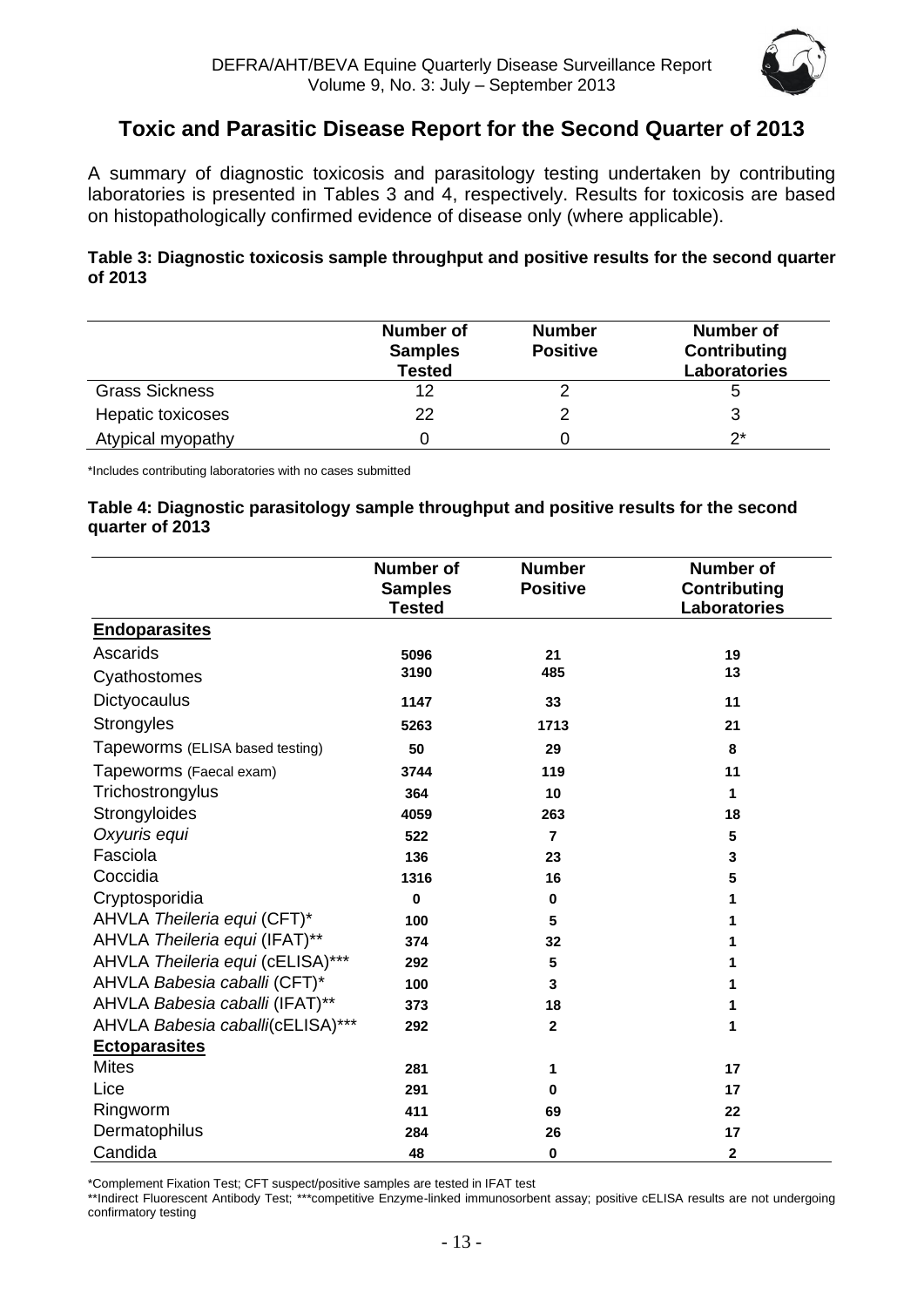

#### **Focus Article: Pharmacovigilance – Beyond the Yellow Form**

#### *Ed Whittle, Elanco Animal Health*

Most vets will be familiar with the yellow forms found at the back of the NOAH Compendium for reporting adverse events to the Veterinary Medicines Directorate (VMD). These forms are the most visible part of the VMD's Suspected Adverse Reaction Surveillance Scheme (SARSS), and even get a mention in the RCVS Code of Professional Conduct, which states that 'all suspected adverse reactions should be reported using the yellow form' (Royal College of Veterinary Surgeons, 2012). Filling in one of these forms can feel like just another piece of paperwork to add to the "to do" pile, but this underestimates the vital role that pharmacovigilance plays in ensuring the safety and efficacy of medicinal products. In this article I hope to look beyond the yellow form to give an insight into what pharmacovigilance is, and the benefits it brings to vets, animals and owners.

#### **What is Pharmacovigilance?**

During the licensing process, drugs are assessed to ensure their safety, efficacy and quality. There are, however, limitations to the trials performed when licensing a new product, including a relatively small sample size which may not be completely representative of the population as a whole, and the relatively short duration of such trials. As a result, despite the rigours of the licensing process, the safety and efficacy profile of a drug may well evolve over time with use. Pharmacovigilance allows the real world use of a product to effectively become a large scale field trial. By recording and analysing adverse events, we are able to identify possible rare adverse events that may not be seen in smaller clinical trials, monitor known reactions (including lack of efficacy), and identify potential risk factors which may promote them. If, after further investigation, these possible associations are confirmed, then the appropriate actions can be taken to mitigate risks, thus maintaining the efficacy and safety of the product.

A great definition of pharmacovigilance can be found below. This neatly sums up the collaborative nature of the process, its relevance to the real world, and the wide reaching benefits that can be achieved.

*'Pharmacovigilance is the combined efforts of authorities, industry, the veterinary profession and end-users to evaluate the safety and efficacy of veterinary medicines in practical use situations and to incorporate these findings in product availability and documentation in order to optimise animal health, welfare and public health.'* (O'Rourke, 2009)

#### **What counts as an adverse event?**

As can be seen from the definition above, everyone involved with the production and use of veterinary medicines, including owners, has a role to play in reporting suspected adverse events. But what counts as an adverse event?

The VMD defines an adverse event as –

'*any observation in an animal, whether or not considered to be product related, that is unfavourable and unintended and that occurs after any use of a veterinary medicine'* (Veterinary Medicines Directorate, 2011).

Adverse events associated with veterinary medicines include reactions in animals which occur after use in accordance with the datasheet (on-label use) or following off-label use,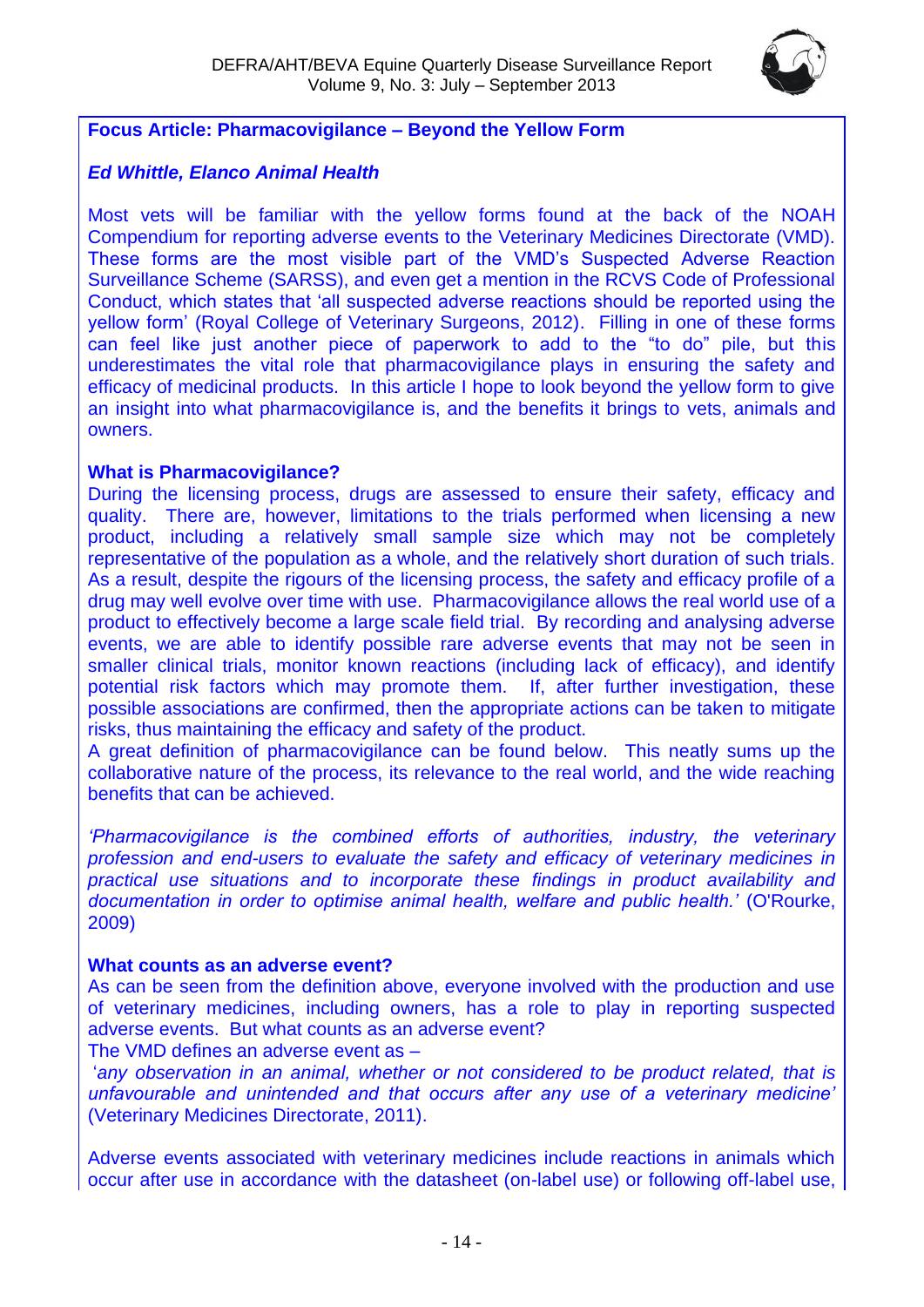

suspected lack of efficacy after use in accordance with the label, and reactions in humans following exposure to a veterinary medicine or a treated animal.

This is an intentionally broad definition, and captures quite a lot of outcomes in veterinary practice which vets may not consider to be an adverse event, or feel are not worth reporting. For example, a suspected lack of efficacy, such as signs of equine influenza in a horse that is up to date with its vaccines, would count as an adverse event and so should be reported. If suspected lack of efficacy cases are not reported, then how can the product's efficacy be monitored? If adverse events are not reported, then how can we assess whether their incidence is increasing, or linked to other factors? If in doubt, then the case should be reported.

#### **Who should adverse events be reported to?**

There are two ways that adverse events can be reported in the UK. The first is to report the adverse event directly to the VMD. This can be achieved either through the yellow forms, or directly via the VMD website [https://www.vmd.defra.gov.uk/adversereactionreporting/.](https://www.vmd.defra.gov.uk/adversereactionreporting/)

The second route is to contact the manufacturer<sup>1</sup> of the product directly. Manufacturers have a legal obligation to record any information that they receive about adverse events involving their products and, where appropriate, carry out an investigation. Serious adverse events and human reactions must be sent to the VMD within 15 calendar days of receipt of the case, while non-serious adverse events are reported as part of a document called a Periodic Safety Update Report (PSUR), which are submitted to the Regulatory Authority (either the VMD or the European Medicines Agency (EMA)), on a regular basis, depending on how long the product has been licensed.

It should be noted that a serious adverse event does not just entail death; there are nonfatal serious adverse events. Non-fatal serious adverse events may be life-threatening, may result in significant disability or incapacity, may produce permanent or prolonged signs in the treated animal, or could be a congenital abnormality or birth defect. Examples of such adverse events include anaphylaxis, blindness, immediate collapse lasting longer than 10 minutes, and convulsions or neurological signs occurring within a few hours of administration of a product. Further information can be found within Veterinary Medicines Guidance Note 11 (Veterinary Medicines Directorate, 2011).

#### **Isn't it easier to report cases directly to the regulatory agency?**

While reporting a case to the VMD ensures that the case is entered directly into their database, the VMD does not carry out any follow up investigation of the case. The VMD will inform manufacturers of adverse events that have been reported directly to them, but this process takes time and in some cases the reporter's contact details are not passed to the manufacturer. Investigation of a case in a timely manner is often of great importance to determining whether the product was associated with the adverse event or not, known as 'causality'. Without the ability to assess causality accurately, the value of that case for shaping the safety and efficacy profile of the product is vastly reduced. For this reason, reporting the case directly to the manufacturer, who has an obligation to investigate the case where appropriate, and the staff to support this, has major benefits.

<sup>1</sup>Technically, it is the Marketing Authorisation Holder (MAH) who is responsible for recording and reporting suspected adverse events relating to their products to the Regulatory authorities. In many, but not all, cases the MAH is also the manufacturer. For ease of understanding, the term 'manufacturer' is used synonymously for MAN in this document.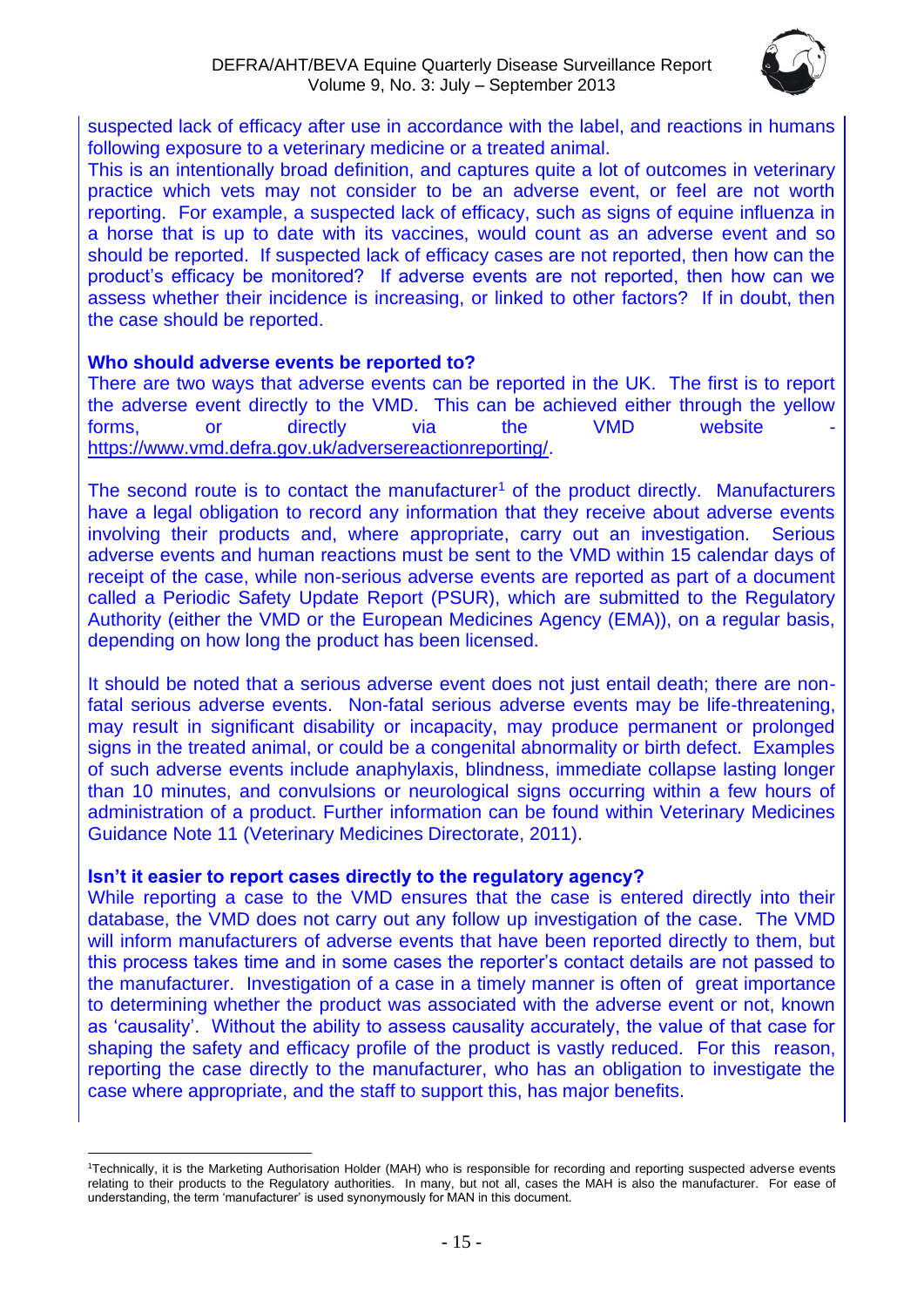

A situation where timely investigation is important could be a suspected case of equine influenza (EI) in a horse with up to date 'flu vaccinations. Ideally, samples to confirm whether the horse is suffering from EI should be taken within the first few days of signs been seen. If these are delayed, and a diagnosis is not achieved, then it cannot be determined whether that case represents a lack of efficacy for that vaccine in that horse. As a result an inconclusive causality is likely to be assigned, which limits the value of the case in contributing to the overall picture of the product's efficacy. Of course, in such situations these samples may well have been sent to an OIE reference laboratory and so would also have contributed to the broader surveillance of EI.

While ensuring an accurate assessment of causality is of benefit to developing the safety and efficacy profile of the product, it doesn't necessarily address the fact that an adverse event is not just a record on a system, but has an animal, owner and vet attached. Although adverse events are generally uncommon, manufacturers should be the first port of call for information on adverse events. Manufacturers are well placed to understand whether clinical signs are likely to be associated with product administration, and how to manage such signs. They should be willing to provide technical assistance and support to vets, and owners, at what can be a difficult time.

Finally, for those who are concerned that apparent corporate self interest will prevail, and that reporting adverse events to the manufacturer would be akin to filing them in the bin, it is worth noting that a manufacturer's pharmacovigilance premises, records and documents may be inspected by the VMD at any time. Unannounced inspections can and do take place, and lack of compliance with reporting requirements is an offence. Of course, if you are in any way concerned that a case has not been dealt with adequately, then you may report that case directly to the VMD.

#### **What happens once an adverse event has been reported?**

On receipt of a case, the details are entered into a database. This includes the details of the animal, the product involved, concurrently administered products, and a narrative of the adverse event itself. The presenting signs of the adverse event are also coded according to a standard dictionary of terminology; this allows for the signs associated with the adverse event to be analysed. Finally, on the basis of the reported information, each case will have a causality assigned to it. There are five categories -  $A -$  probable,  $B$ possible, O1 – inconclusive, O – unclassifiable/unassessable, and N – unlikely.

Cases being input into the pharmacovigilance database are continually monitored by the manufacturer, with serious cases and those involving humans being notified to the VMD within15 calendar days. Any concerns raised can be investigated by reviewing the data contained with the pharmacovigilance database, as well as reviewing literature and carrying out other investigations.

In addition, manufacturers regularly submit Periodic Safety Update Reports (PSURs) to the Regulatory Authorities according to a set timetable for each product. These review all the adverse events received by both the manufacturer and the Regulatory Authorities worldwide over the preceding period, looking for any trends which could indicate a relationship between a product and an adverse event. They also review the number and type of adverse events compared to the amount of product sold, allowing the overall riskbenefit of the product to be monitored on an ongoing basis.

Should a potential link be found between a product and an adverse effect then further investigations can be carried out to define the nature of any potential link. If required, then further action may be taken, ranging from alterations to the product's datasheet, through to withdrawal of the product from sale.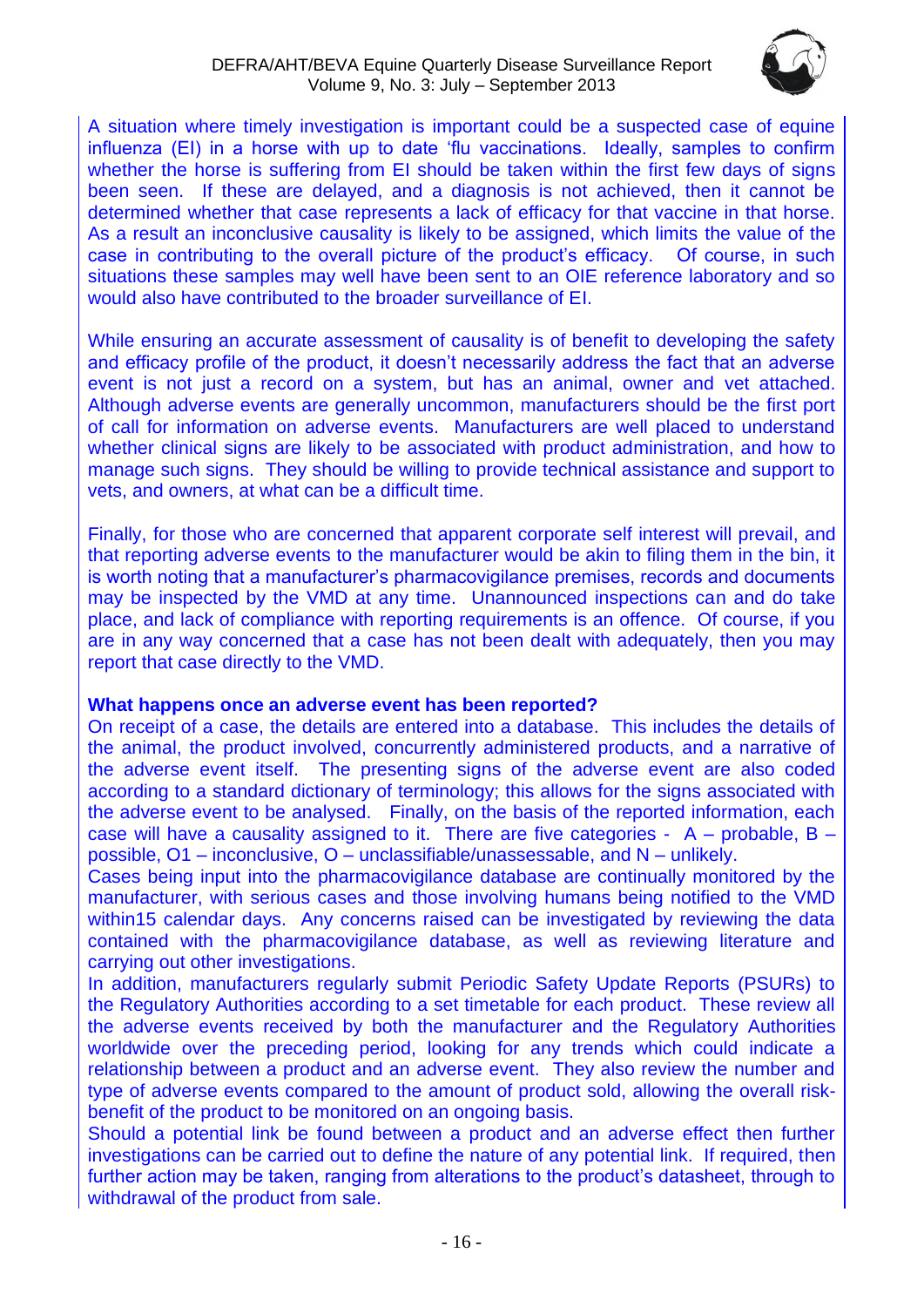

## **Conclusion**

Pharmacovigilance plays a key role in ensuring that the medicines on which vets, animals and owners rely on a daily basis remain safe and effective. Regulatory Authorities, manufacturers, vets and owners all have important roles in ensuring this process works effectively for everyone's benefit.

## **Grass sickness surveillance data** [\(http://www.equinegrasssickness.co.uk/](http://www.equinegrasssickness.co.uk/))

Seven cases of equine grass sickness (EGS) have been reported during the third quarter of 2013 (July – September), of which three occurred in England and one occurred in Scotland. Two of the cases reported from England occurred on the same premises within a three-day period. Location was not reported for the remaining three cases. Only one affected premises had a history of previous EGS cases.

These cases comprised five mares/fillies and one gelding (sex was not reported for the remaining case), with a median age of 5 years (range  $2 - 14$  years). Affected breeds were Arab crosses (n=3), Welsh breeds (n=2), Cob (n=1) and Connemara cross (n=1).

Two cases were reported to have acute EGS, two were reported to have subacute EGS and two were diagnosed with chronic EGS, of which both were reported to have survived to date. Clinical subtype was not reported for the remaining case. Diagnostic information was only provided for three cases, all of which were diagnosed based on veterinary assessment of clinical signs alone.

It should be noted that the grass sickness surveillance scheme receives data from a wider population in comparison to the data presented in Table 3 and different diagnostic criteria were used.

The nationwide EGS surveillance scheme was established in spring 2008 to facilitate the investigation of changes in geographic distribution and incidence of the disease in Great Britain. Data gathered by this scheme is collated in a strictly confidential database, and will be an invaluable resource in the development of proposed vaccination field trials of a *Clostridium botulinum* type C toxoid vaccine. **Unfortunately, the number of cases reported to the scheme each year is decreasing. Therefore we would encourage both horse owners and veterinary surgeons to report any cases of EGS by contacting Jo Ireland at the Animal Health Trust (email [jo.ireland@aht.org.uk\)](mailto:jo.ireland@aht.org.uk).**

Further information is also available at <http://www.equinegrasssickness.co.uk/> where questionnaires, collecting data on both affected premises and individual cases, can be viewed and completed online.

#### *Clostridium botulinum* **type C EGS Vaccine Trial**

A pilot field vaccine trial for a candidate *Clostridium botulinum* type C vaccine against equine grass sickness (EGS), commencing in October 2012, has recently been completed. The pilot vaccine trial conducted in Scotland under an Animal Test Certificate obtained from the Veterinary Medicines Directorate (VMD), using a similar protocol similar to that intended for the subsequent nationwide vaccine trial, comprising a placebocontrolled randomised triple-blinded study of 12 month duration. Data analysis is ongoing, and findings from the pilot study have already informed modifications to the design and methodology of the forthcoming nationwide EGS vaccine trial, which is due to commence in January 2014.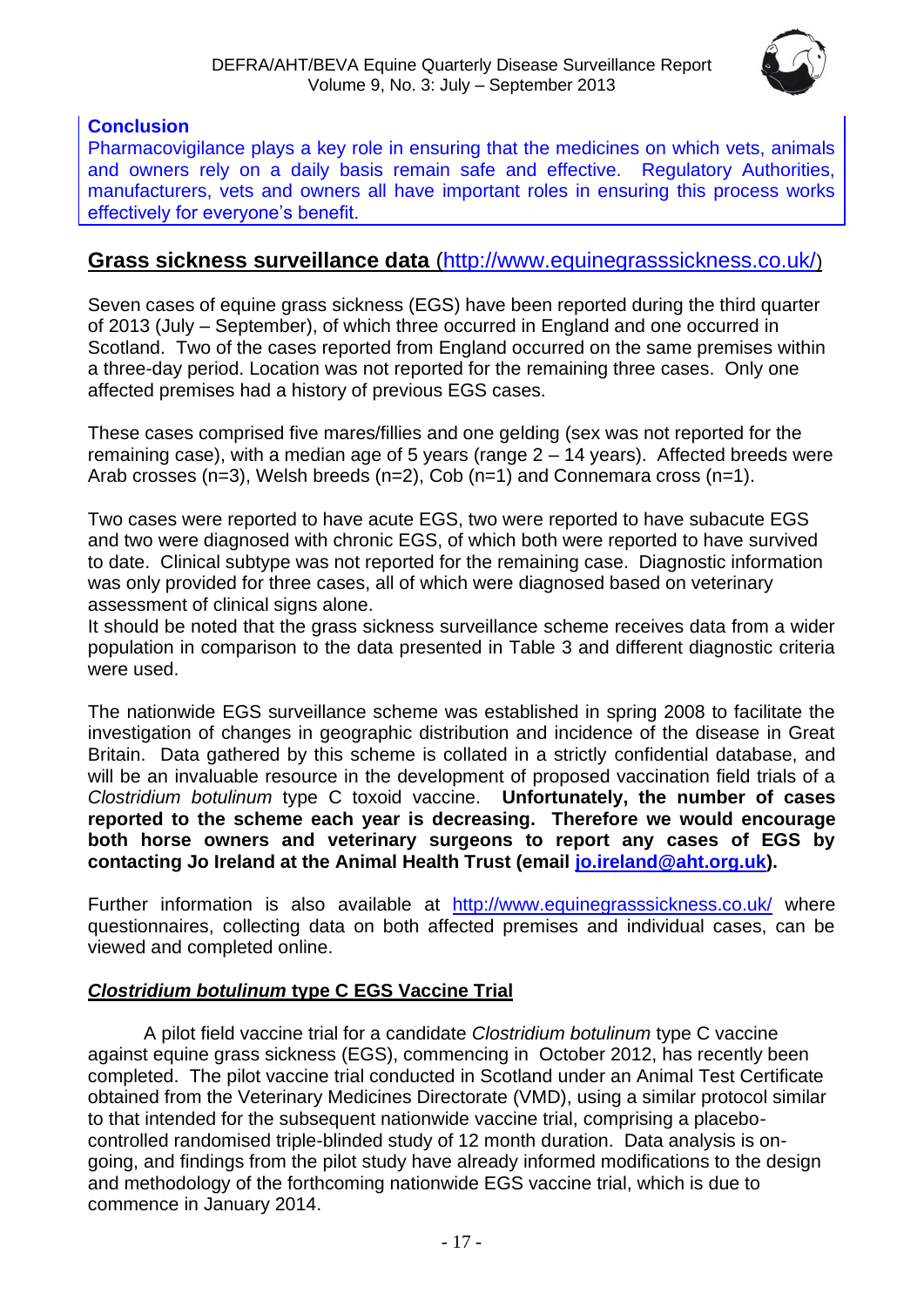

## **Report on Post-mortem Examinations for the Second Quarter of 2013**

#### <span id="page-17-0"></span>**East Anglia**

*A total of 26 cases were examined including 17 aborted foetuses and two placenta.*

Of the aborted foetuses examined, Equine Herpes Virus-1 (EHV-1) was isolated in one case; there were ten cases of umbilical cord torsion, two cases of placentitis and a single case of twin's pregnancy. Trauma origin was suspected in one case and multiple congenital abnormalities were pointed as the cause of abortion in one case. In the last examined foetus, the cause could not be determined.

A single case of foal death was investigated. A four month-old foal died due to multiple rib fracture and subsequent septicaemia.

Four neurological cases were reported. Examination of the first case revealed a traumatic thoracic fracture (T8 and T9) with spinal cord compression. In the second case, multiple rib fractures and severe segmental fracture of thoracic vertebrae with severance of spinal cord were determined as the cause of death.

Two EHV-1 cases were reported this quarter, the first one was primary paralytic herpes with severe hemorrhagic encephalomyelitis and the second one was a recrudescence of a previous neurological case with concurrent S.equi infection and retropharyngeal abscessation.

Four horses were examined following gastrointestinal disease. Two cases presented colitis. One case suffered from severe colon torsion and mucosal compromise. Single cases of ruptured intestine (associated to subsequent peritonitis) and ileal hypertrophy were also reported.

One horse was investigated for acute collapse and sudden death, the post-mortem examination revealed pulmonary oedema and multifocal pulmonary haemorrhages.

#### <span id="page-17-1"></span>**Home Counties**

*Fifteen cases were examined in this quarter.*

One foal death was examined this quarter. Post-mortem examination revealed omphalophlebitis and disseminated abscessation.

Six cases of gastrointestinal disease were reported. Two cases of equine grass sickness were identified along with single cases of gastric rupture, large colon volvulus, eosinophilic colitis and ileal hypertrophy.

Two cases of neoplasia were reported this quarter. The post-mortem examination revealed metastatic melanoma and phaeochromocytoma associated to liver rupture respectively.

One musculoskeletal case was examined in which *osteochrondritis dissecans* was diagnosed.

Hepatic lipidosis and laminitis was determined in the last horse examined.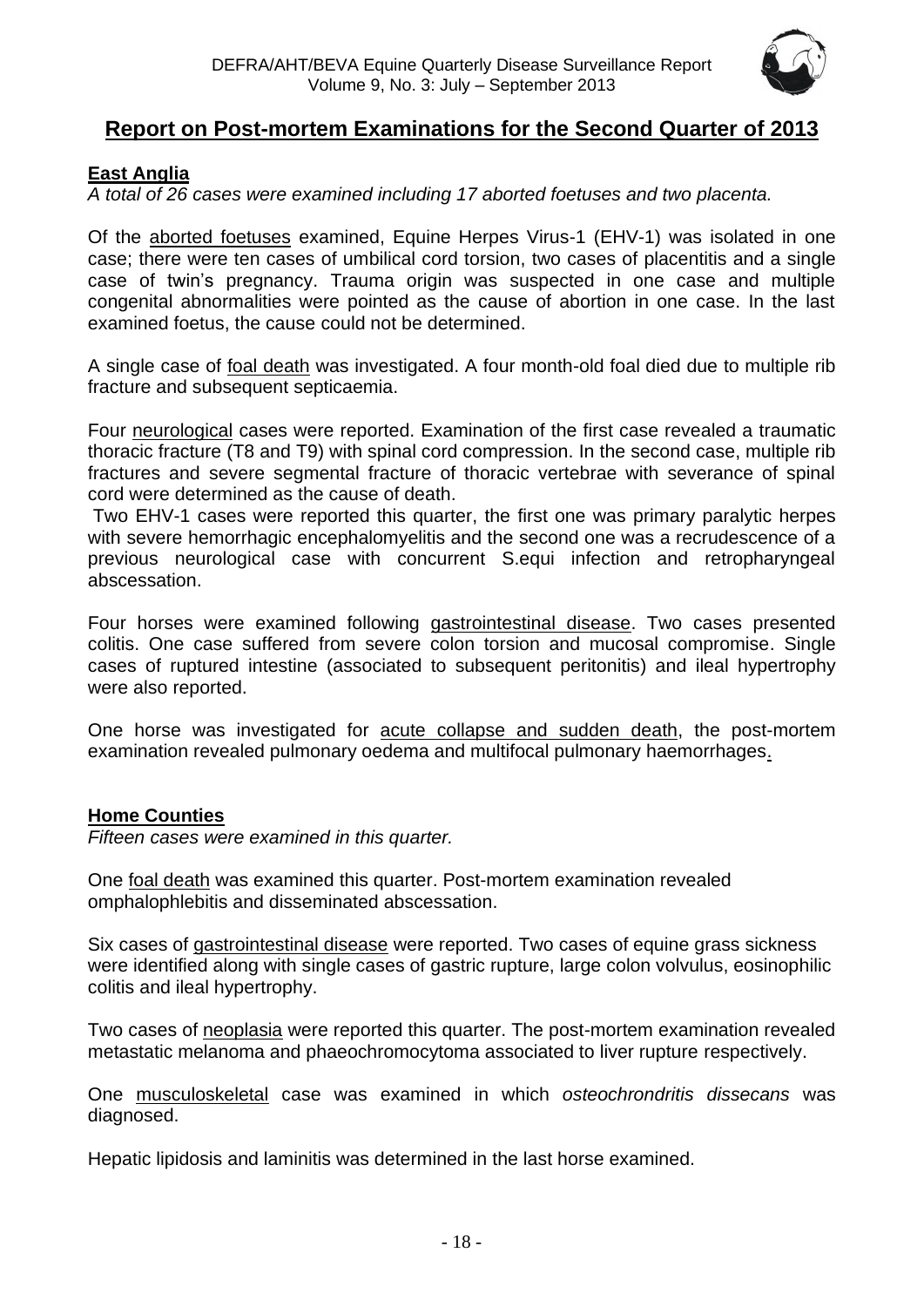

#### <span id="page-18-0"></span>**South West**

*Four cases were examined in this quarter*.

Three gastrointestinal cases were reported. Two cases presented hepatic lipidosis and one case a liver tumour that has not been characterized yet.

#### **West Midlands**

*Six cases were reported in this quarter.*

Four gastrointestinal cases were investigated this quarter. Single cases of peritonitis, amyloidosis, caecum torsion and grass sickness were reported in this area.

One musculoskeletal case was reported being a traumatic penetrating joint injury determined in the post-mortem examination.

Last reported examination was a welfare case with no further information.

#### <span id="page-18-1"></span>**Scotland**

*Eight post-mortem examinations were carried out in this quarter.*

Five gastrointestinal cases were reported. Single cases of colonic wound breakdown (following surgery), clostridial haemorrhagic enteritis and sand impaction were confirmed. Two cases of gastric rupture were also identified in post-mortem examinations.

One neurological case was reported and post-mortem examination in a head-shaking case revealed trigeminal neuritis.

Three cases of hepatic encephalopathy no associated to ragwort poisoning were also reported.

#### <span id="page-18-2"></span>**Northern Ireland**

*Three post-mortem examinations were carried out in this quarter*.

Two gastrointestinal cases were investigated this quarter, septicaemic listeriosis and idiopathic focal eosinophillic enteritis were identified respectively.

One welfare cases was reported in this quarter. A mare was euthanised on human grounds with a history of repiratory illness, although the post-mortem revealed a high intestinal strongyle and cyathostomin burden.